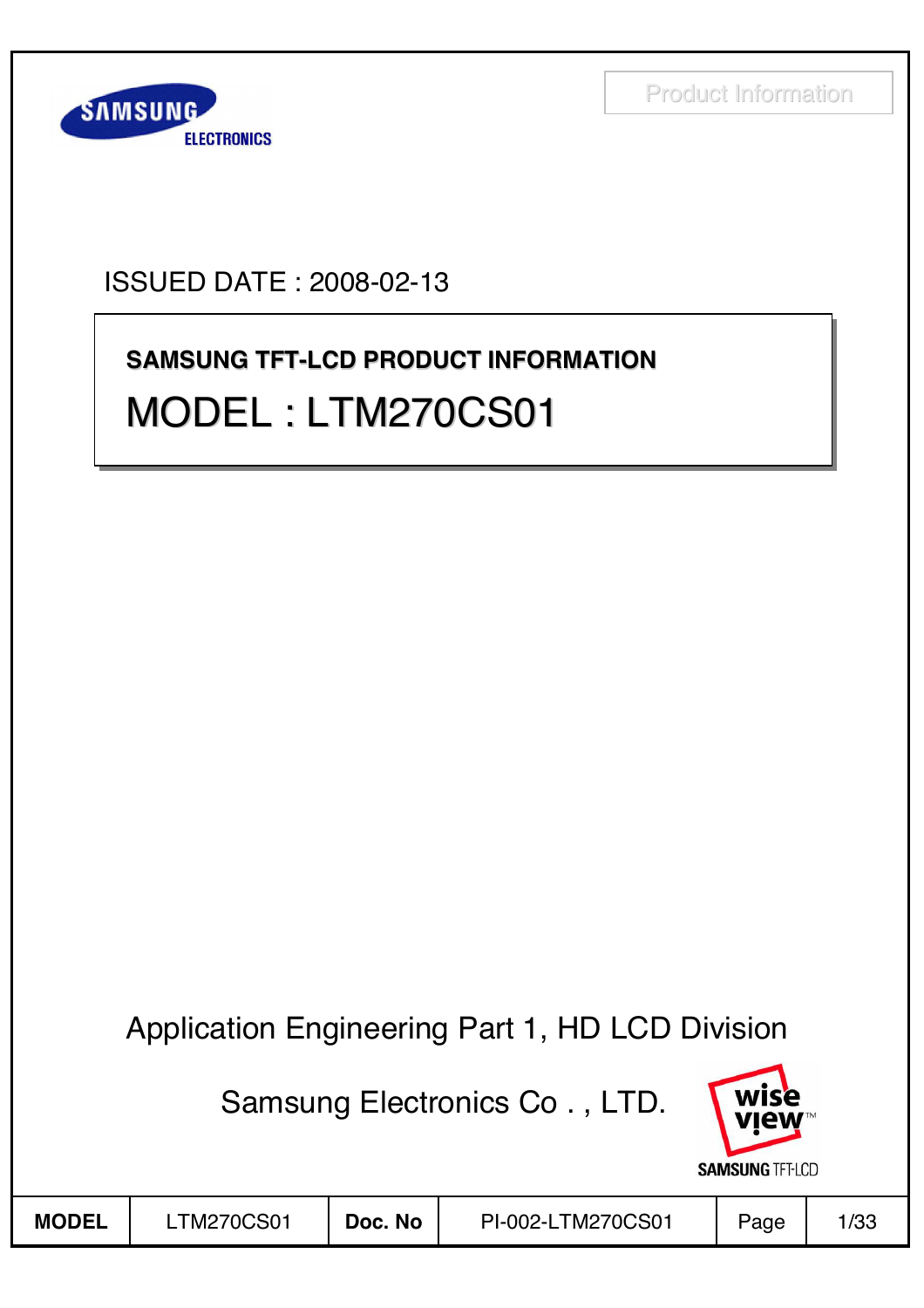## **Contents**

|              | 3.1 TFT LCD Module<br>3.2 Back Light Unit                                                                                                                                                 |         |                                                                      |      |      |
|--------------|-------------------------------------------------------------------------------------------------------------------------------------------------------------------------------------------|---------|----------------------------------------------------------------------|------|------|
|              | 4.1 TFT LCD Module<br>4.2 Back Light Unit                                                                                                                                                 |         |                                                                      |      |      |
|              | 5.1.1 Input Signal & Power<br>5.1.2 Inverter input connector<br>5.2 Back Light Unit                                                                                                       |         | 5.3 Input Signals, Basic Display Colors and Gray Scale of Each Color |      |      |
|              | 6.1 Timing Parameters (DE only mode)<br>6.2 Timing Diagrams of interface Signal (DE only mode)<br>6.3 Power ON/OFF Sequence<br>6.4 Inverter Power sequence<br>6.5 VDD Power Dip Condition |         |                                                                      |      |      |
|              |                                                                                                                                                                                           |         |                                                                      |      |      |
|              | 8.1 Handling<br>8.2 Storage<br>8.3 Operation<br>8.4 Others                                                                                                                                |         |                                                                      |      |      |
| <b>MODEL</b> | <b>LTM270CS01</b>                                                                                                                                                                         | Doc. No | PI-002-LTM270CS01                                                    | Page | 2/33 |
|              |                                                                                                                                                                                           |         |                                                                      |      |      |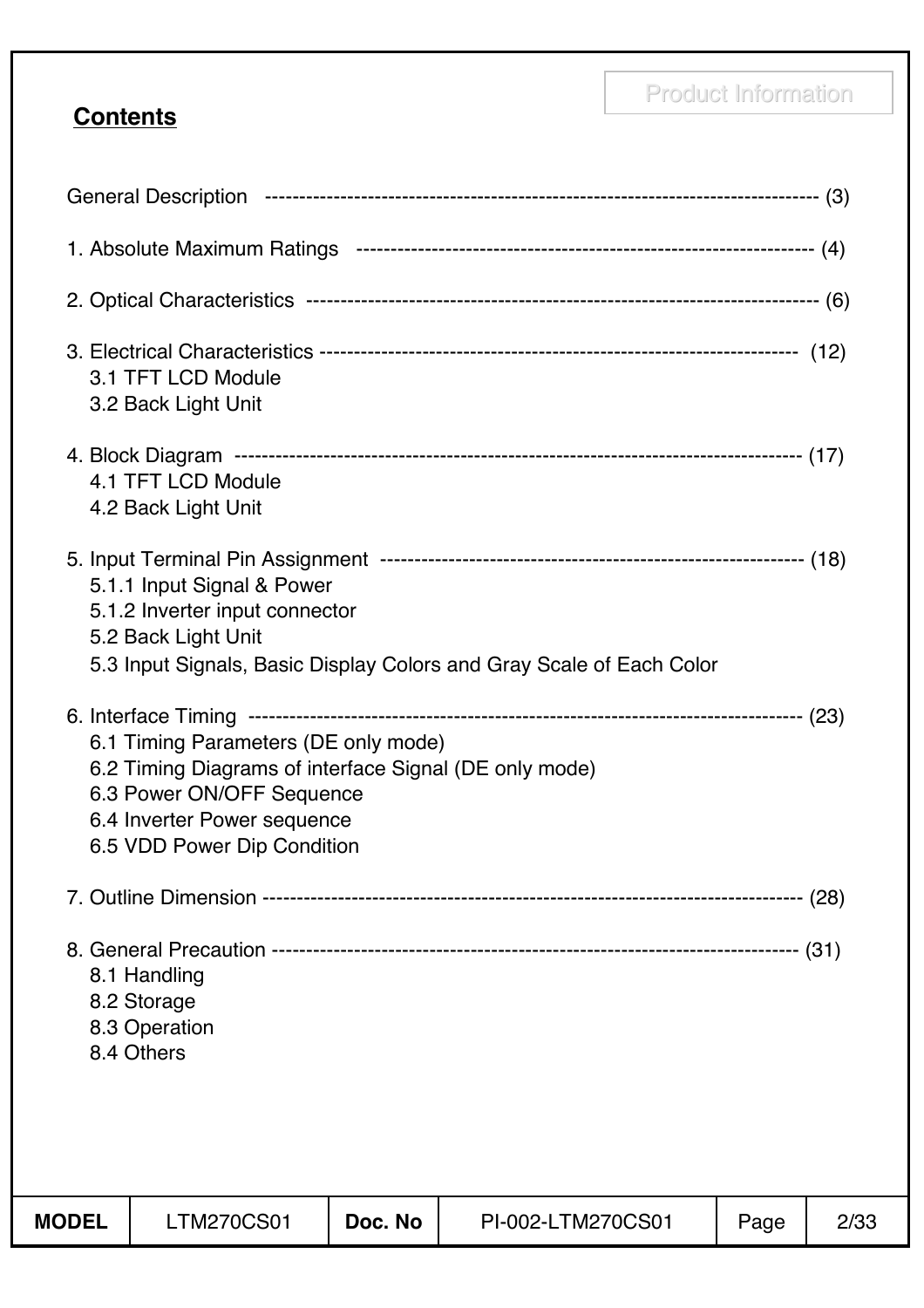## **General Description**

#### **Description**

LTM270CS01 is a color active matrix liquid crystal display (LCD) that uses amorphous silicon TFT (Thin Film Transistor) as switching components. This model is composed of a TFT LCD panel, a driver circuit and a back light unit. The resolution of a 27.0" is 1920 x 1200 and this model can display up to 1,074 millions colors.

#### **Features**

- High contrast ratio, high aperture structure, High color gamut
- S-PVA (Super Patterned Vertical Alignment) mode
- Wide viewing angle
- **High speed response**
- WUXGA (1920 x 1200 pixels) resolution
- Direct Type B/L Unit with 8 U-Type CCFLs (Cold Cathod Fluorescent Lamp)
- DE (Data Enable) mode
- LVDS (Low Voltage differential Signaling) interface (2pixel/clock)
- RoHS compliance
- Pb-free compliance

### **Applications**

- Workstation & desktop monitors
- Display terminals for AV application products
- Monitors for industrial machine
	- \* If the module is used to other applications besides the above, please contact SEC in advance.

## **General Information**

|                                   | <b>Items</b>               | Specification              |                       |        | <b>Note</b> |
|-----------------------------------|----------------------------|----------------------------|-----------------------|--------|-------------|
|                                   | <b>Pixel Pitch</b>         |                            | mm                    |        |             |
|                                   | <b>Active Display Area</b> | 581.76(H) x 363.6(V)       |                       |        |             |
|                                   | <b>Surface Treatment</b>   | Haze 44%, Hard coating 3H  |                       |        |             |
|                                   | <b>Display Colors</b>      |                            | 1,074M                | colors |             |
|                                   | <b>Number of Pixels</b>    |                            | pixel                 |        |             |
|                                   | <b>Pixel Arrangement</b>   | <b>RGB</b> vertical stripe |                       |        |             |
|                                   | <b>Display Mode</b>        |                            | <b>Normally Black</b> |        |             |
| Luminance of White                |                            | 400(Typ.)                  |                       |        |             |
|                                   |                            |                            |                       |        |             |
| <b>MODEL</b><br><b>LTM270CS01</b> |                            | Doc. No                    | PI-002-LTM270CS01     | Page   | 3/33        |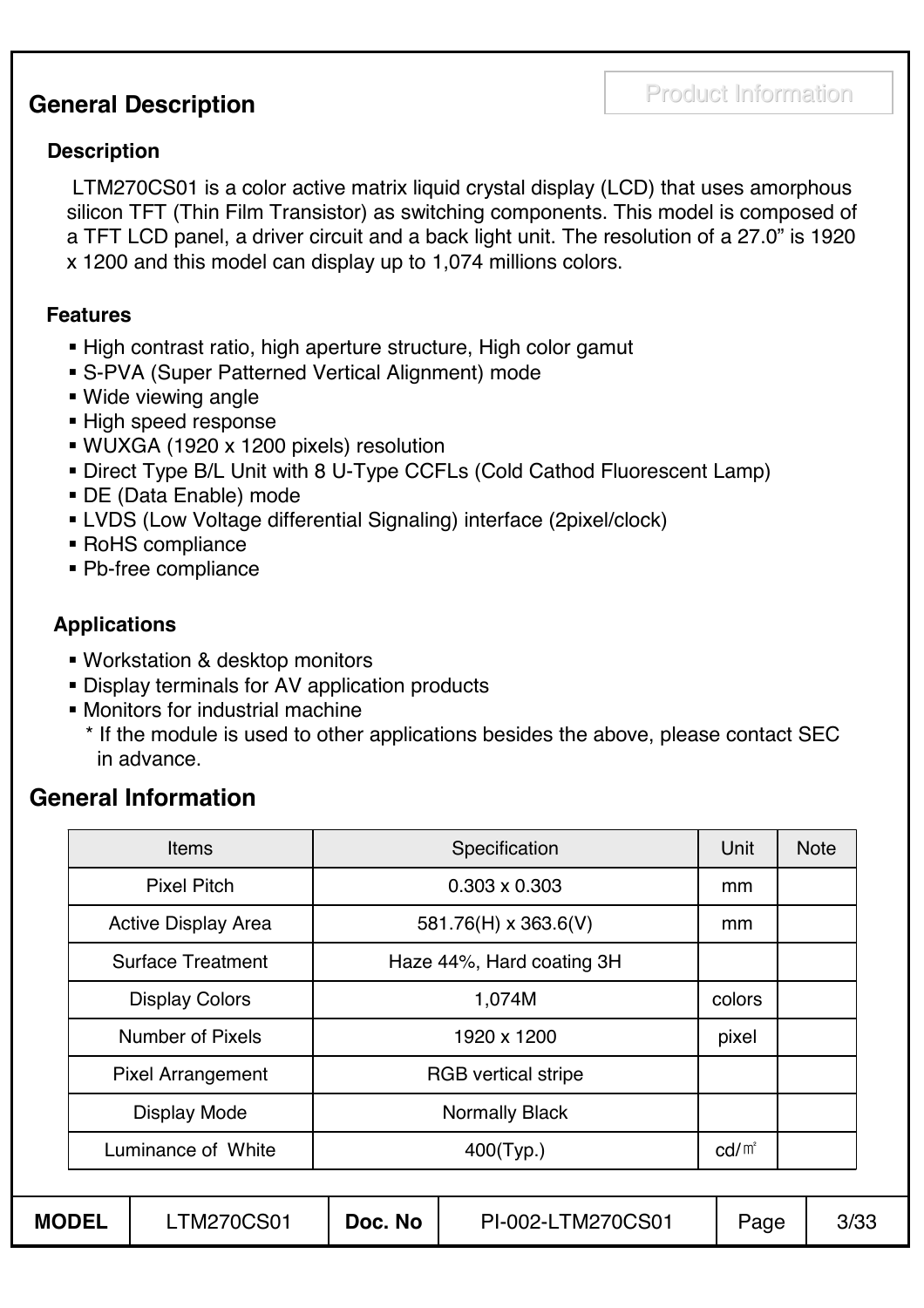#### **Mechanical Information**

| <b>Item</b>    |                | Min.                     | Typ.                     | Max.  | <b>Unit</b>   | <b>Note</b>          |
|----------------|----------------|--------------------------|--------------------------|-------|---------------|----------------------|
| Module<br>size | Horizontal (H) | $\blacksquare$           | 615.8                    | ۰     | <sub>mm</sub> |                      |
|                | Vertical (V)   | $\overline{\phantom{0}}$ | 397.6                    | ۰     | <sub>mm</sub> | w/o inverter ass'y   |
|                | Depth (D)      | $\overline{\phantom{0}}$ | 41.6                     | -     | mm            | w/ inverter ass'y    |
| Weight         |                | ۰                        | $\overline{\phantom{a}}$ |       | g             | LCD module only      |
|                |                |                          | $\overline{\phantom{a}}$ | 3,800 | g             | w/ Inverter assembly |

Note (1) Mechanical tolerance is  $\pm$  0.5mm unless there is a special comment.

## **1. Absolute Maximum Ratings**

If the condition exceeds maximum ratings, it can cause malfunction or unrecoverable damage to the device.

| Item                                     | Symbol                      | Min.    | Max. | Unit            | <b>Note</b> |
|------------------------------------------|-----------------------------|---------|------|-----------------|-------------|
| <b>Power Supply Voltage</b>              | $\mathsf{V}_{\mathsf{DD}}$  | GND-0.5 | 6.5  | V               |             |
| Data Signal                              | $\mathsf{V}_{\mathsf{sig}}$ |         | 5    | V               |             |
| Storage temperature                      | $\mathsf{T}_{\textsf{STG}}$ | $-20$   | 60   | $\int_0^\infty$ | (1)         |
| Glass surface temperature<br>(Operation) | $\mathsf{T}_{\mathsf{OPR}}$ | 0       | 50   | Ĉ               |             |
| Shock (non - operating)                  | $S_{\text{nop}}$            |         | 50   | G               | (2)         |
| Vibration (non - operating)              | $V_{\text{nop}}$            |         | 1.5  | G               | (3)         |

Note (1) Ta=  $25 \pm 2 °C$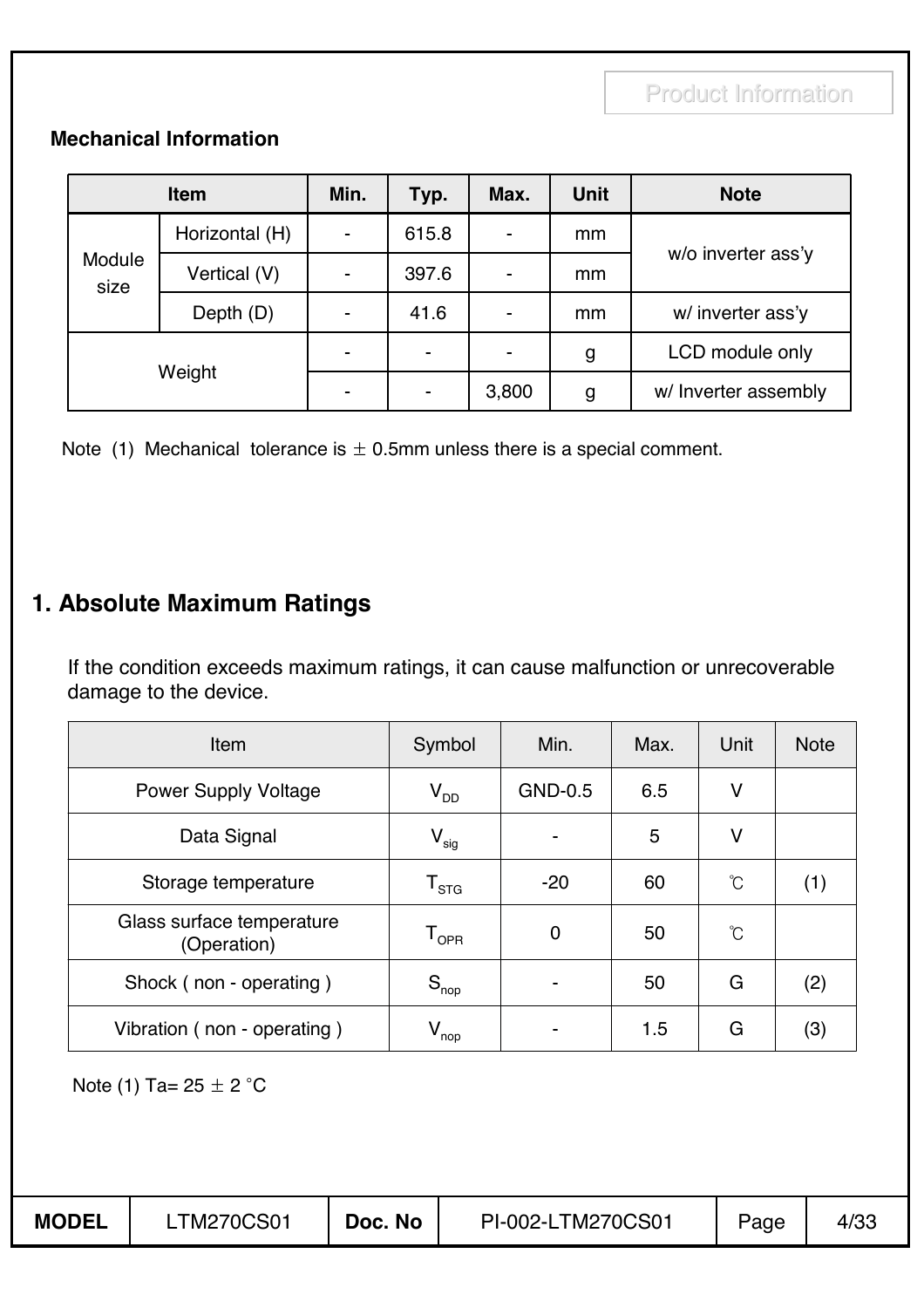- (1) Temperature and relative humidity range are shown in the figure below.
	- a. 90 % RH Max. (Ta  $\leq$  39 °C)
	- b. Maximum wet-bulb temperature at 39 °C or less. (Ta  $\leq$  39 °C)
	- c. No condensation
- (2) 11ms, sine wave, one time for  $\pm X$ ,  $\pm Y$ ,  $\pm Z$  axis
- (3) 10-300 Hz, Sweep rate 10min, 30min for X,Y,Z axis



#### **Fig. Temperature and Relative humidity range**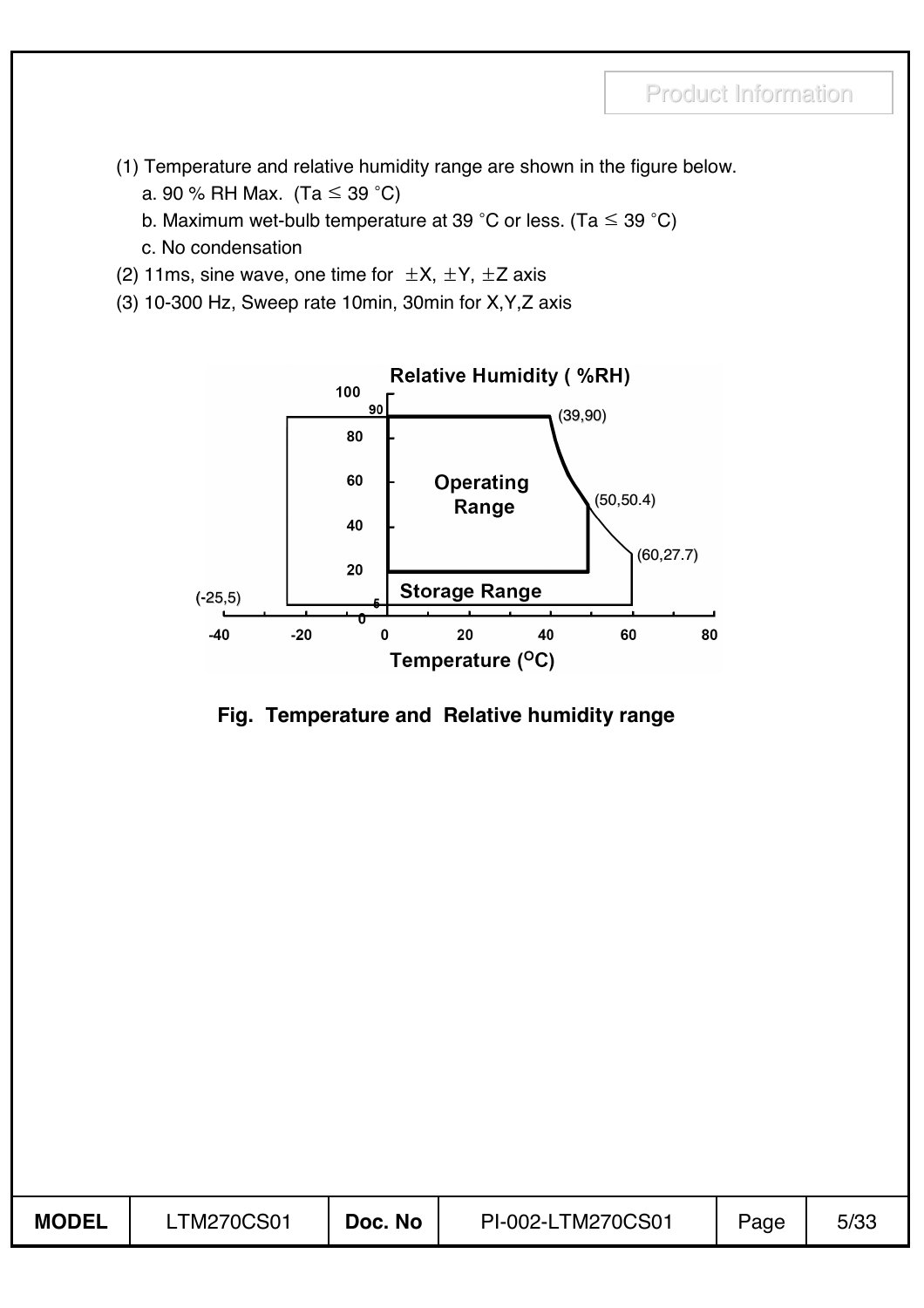## **2. Optical Characteristics Product Information**

The optical characteristics should be measured in a dark room or equivalent. Measuring equipment : TOPCON BM-7,SPECTRORADIOMETER SR-3

| $(Ta = 25 \pm 2^{\circ}C, VDD=5V,$ fv= 60Hz, fDCLK=77MHz, IL = (6.0)mArms) |  |  |  |  |
|----------------------------------------------------------------------------|--|--|--|--|
|----------------------------------------------------------------------------|--|--|--|--|

| Item                                     |             |                  | Condition                                                                                                                     | Min.     | Typ.           | Max.                     | Unit  | <b>Note</b>        |
|------------------------------------------|-------------|------------------|-------------------------------------------------------------------------------------------------------------------------------|----------|----------------|--------------------------|-------|--------------------|
| <b>Contrast Ratio</b>                    |             | C/R              |                                                                                                                               | 1,000    | 1,300          |                          |       | $(3)$ SR-3         |
| (Center of screen)                       |             |                  |                                                                                                                               | 2,000    | 3,000          |                          |       | w/SIC              |
| Response                                 | On/Off      | $Tr + Tf$        |                                                                                                                               |          | 16             | 20                       | msec  | (5)<br><b>BM-7</b> |
| Time                                     | G-To-G      | $T_{G-G,AVG}$    |                                                                                                                               |          | 6              | $\overline{\phantom{a}}$ | msec  | <b>BM-7</b>        |
| Luminance of White<br>(Center of screen) |             | $Y_L$            |                                                                                                                               | (350)    | 400            | $\overline{\phantom{a}}$ | cd/m2 | (6)<br>SR-3        |
|                                          |             | Rx               |                                                                                                                               |          | 0.675          | $+0.030$                 |       |                    |
|                                          | Red         | Ry               |                                                                                                                               |          | 0.318          |                          |       |                    |
|                                          |             | Gx               | Normal                                                                                                                        |          | 0.189          |                          |       |                    |
| Color                                    | Green       | Gy               | $\begin{array}{c} \boldsymbol{\Theta}_{\text{L},\text{R}}\!=\!0 \\ \boldsymbol{\Theta}_{\text{U},\text{D}}\!=\!0 \end{array}$ | $-0.030$ | 0.704          |                          |       |                    |
| Chromaticity<br>(CIE 1931)               |             | Bx               |                                                                                                                               |          | 0.147          |                          |       |                    |
|                                          | <b>Blue</b> | By               | Viewing                                                                                                                       |          | 0.069          |                          |       |                    |
|                                          |             | Wx               | Angle                                                                                                                         |          | 0.313          |                          |       |                    |
|                                          | White       | Wy               |                                                                                                                               |          | 0.329          |                          |       | (7), (8)           |
|                                          | Red         | Ru'              |                                                                                                                               |          | 0.494          |                          |       | SR-3               |
|                                          |             | Rv'              |                                                                                                                               |          | 0.524          |                          |       |                    |
| Color                                    | Green       | Gu'              |                                                                                                                               |          | 0.068          |                          |       |                    |
| Chromaticity                             |             | Gv'              |                                                                                                                               |          | 0.572          |                          |       |                    |
| (CIE 1976)                               | Blue        | Bu'              |                                                                                                                               |          | 0.166          |                          |       |                    |
|                                          |             | Bv'              |                                                                                                                               |          | 0.176          |                          |       |                    |
|                                          | White       | Wu'              |                                                                                                                               |          | 0.198          |                          |       |                    |
|                                          |             | Wv'              |                                                                                                                               |          | 0.468          |                          |       |                    |
| C.G.L                                    | White       | $\triangle$ u'v' |                                                                                                                               | -        | $\blacksquare$ | 0.02                     |       | (9)                |

\* C.G.L : Color Grayscale Linearity (continue to the next page)

| <b>MODEL</b> | <b>TM270CS01</b> | Doc. No | PI-002-LTM270CS01 | Page | 6/33 |
|--------------|------------------|---------|-------------------|------|------|
|--------------|------------------|---------|-------------------|------|------|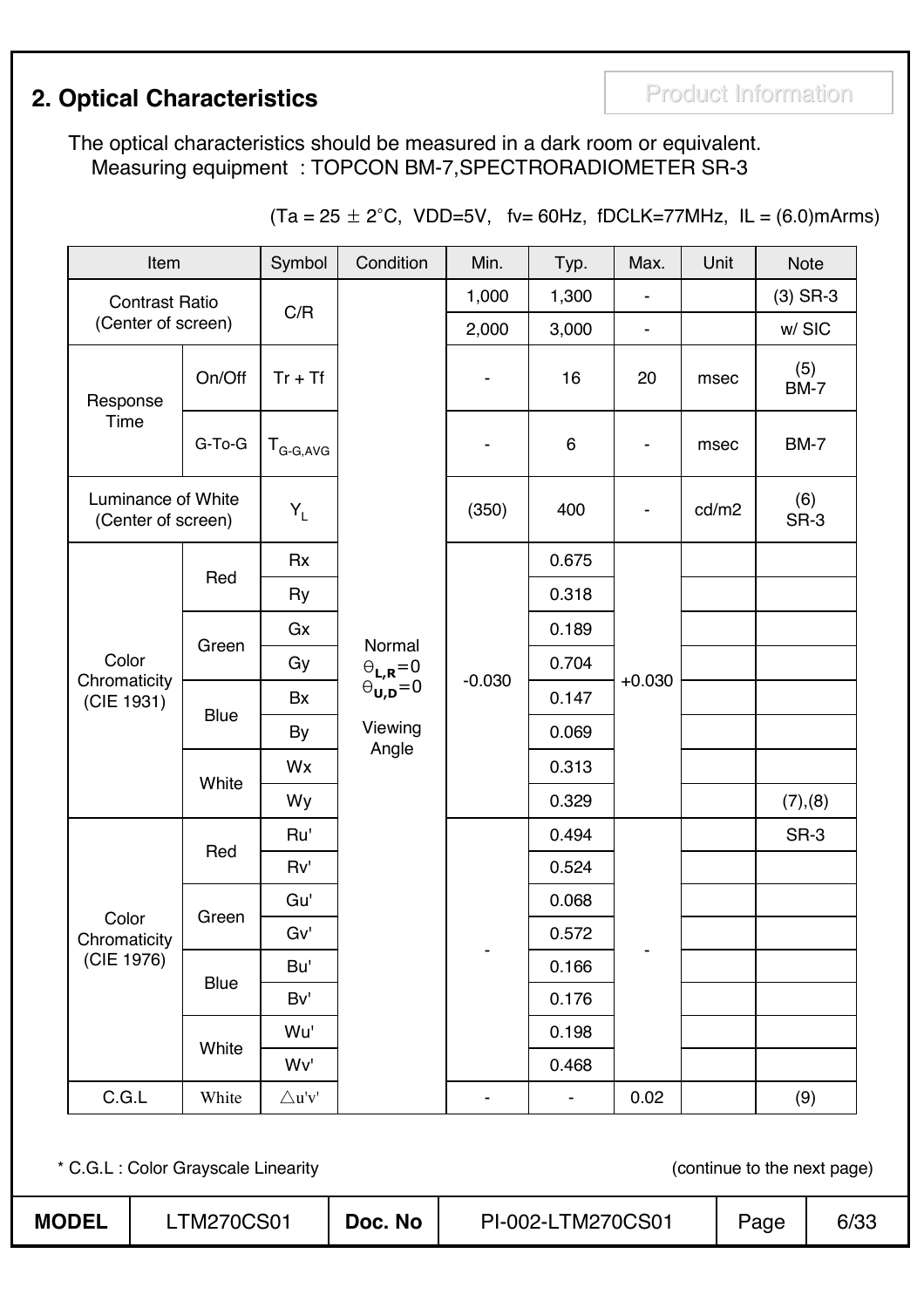| Item                                        |      | Symbol                     | Condition    | Min. | Typ. | Max.                     | Unit    | <b>Note</b> |
|---------------------------------------------|------|----------------------------|--------------|------|------|--------------------------|---------|-------------|
| <b>Color Gamut</b>                          |      |                            |              |      | 102  |                          | $\%$    |             |
| <b>Color Temperature</b>                    |      |                            |              | ۰    | 6500 |                          | K       |             |
| Viewing<br>Angle                            | Hor. | $\Theta_L$                 |              | -    | 89   | ۰                        |         |             |
|                                             |      | $\Theta_{\mathsf{R}}$      | $CR \ge 10$  | ۰    | 89   | $\blacksquare$           | Degrees | (8)<br>SR-3 |
|                                             | Ver. | $\Theta_{\mathsf{U}}$      |              | ۰    | 89   |                          |         |             |
|                                             |      | $\Theta_{\mathsf{D}}$      |              |      | 89   |                          |         |             |
|                                             | Hor. | $\Theta_L$                 |              |      | 75   | ۰                        |         | (8)         |
| Viewing                                     |      | $\frac{\Theta_{\rm R}}{n}$ | $CR \ge 100$ |      | 75   | $\overline{\phantom{a}}$ |         |             |
| Angle                                       | Ver. | $\Theta_{\mathsf{U}}$      |              | -    | 65   | $\blacksquare$           | Degrees | SR-3        |
|                                             |      | $\Theta_{\mathsf{D}}$      |              |      | 65   |                          |         |             |
| <b>Brightness Uniformity</b><br>(13 Points) |      | $B_{\text{uni}}$           |              |      |      | 25                       | $\%$    | (4)<br>SR-3 |

Note (1) Test Equipment Setup

The measurement should be executed in a stable, windless and dark room between 30min after lighting the back light at the given temperature for stabilization of the back light. This should be measured in the center of screen.

Single lamp current : 6.0mA Environment condition : Ta =  $25 \pm 2$  °C

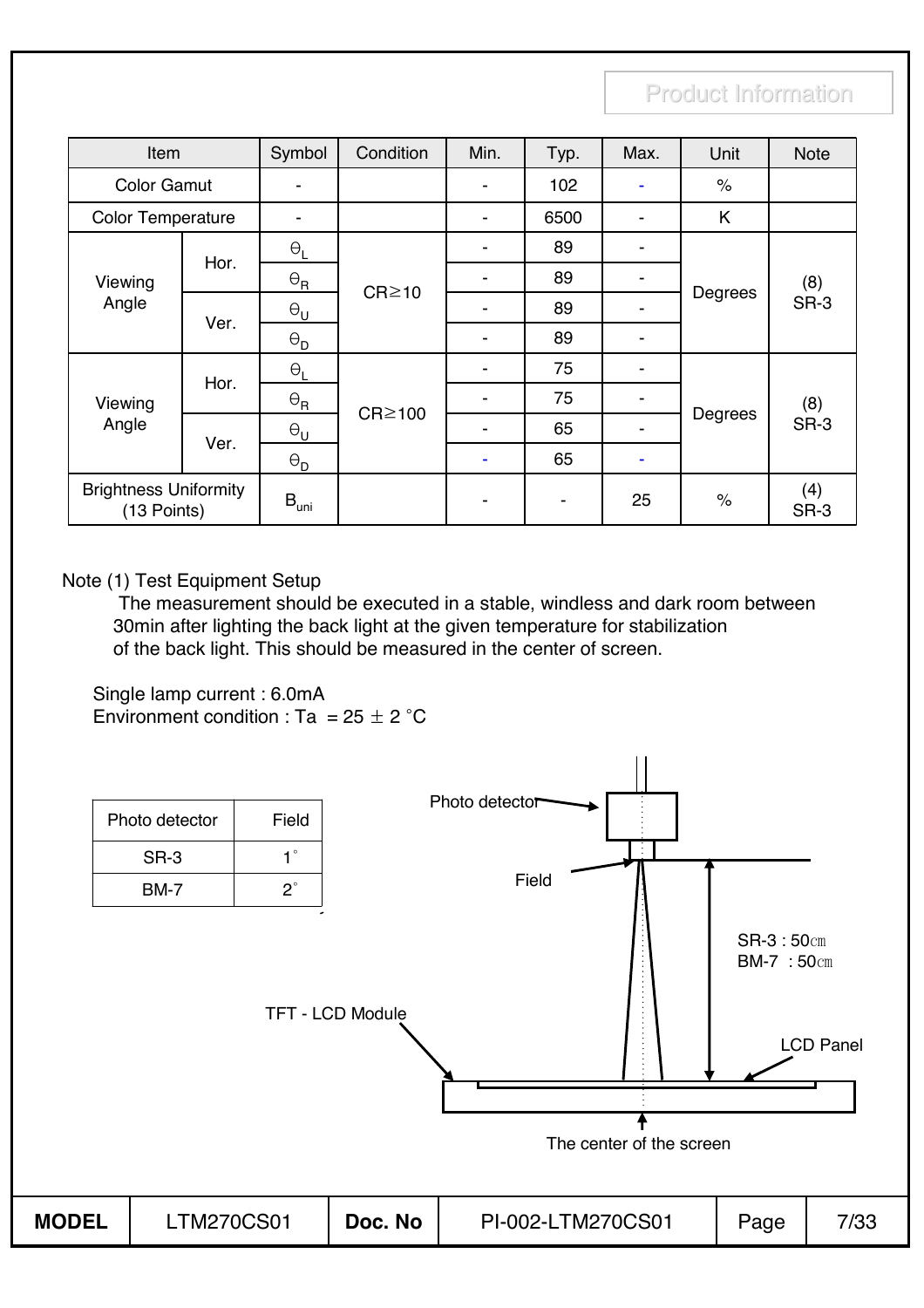#### Note (2) Definition of test point



Note (3) Definition of Contrast Ratio (C/R)

: Ratio of gray max (Gmax) & gray min (Gmin) at the center point  $\bar{Q}$  of the panel

*CR*  $=\frac{G \max}{G \min}$ 

\* If the Dynamic C/R operating is applied to 270M1-L01

Gmax : Luminance with all pixels white. Gmin : Luminance with all pixels black.

Note (4) Definition of 13 points brightness uniformity (Full White pattern)

 $Buni = 100 \times \frac{(B \max - B \min)}{B \max}$ 

Bmax : Maximum brightness Bmin : Minimum brightness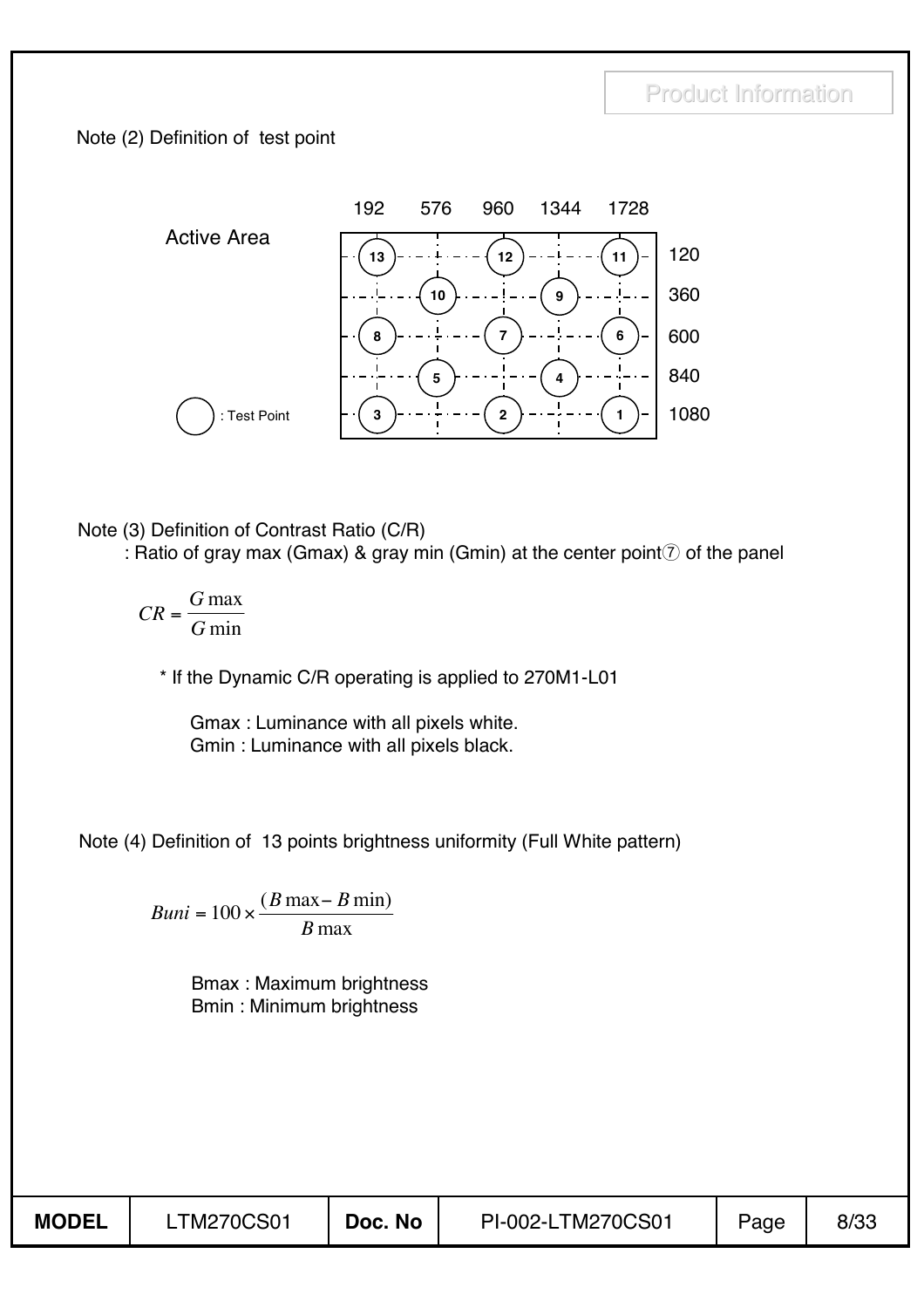#### Note (5) Definition of Response time

#### a. On/Off response time : Sum of Tr, Tf

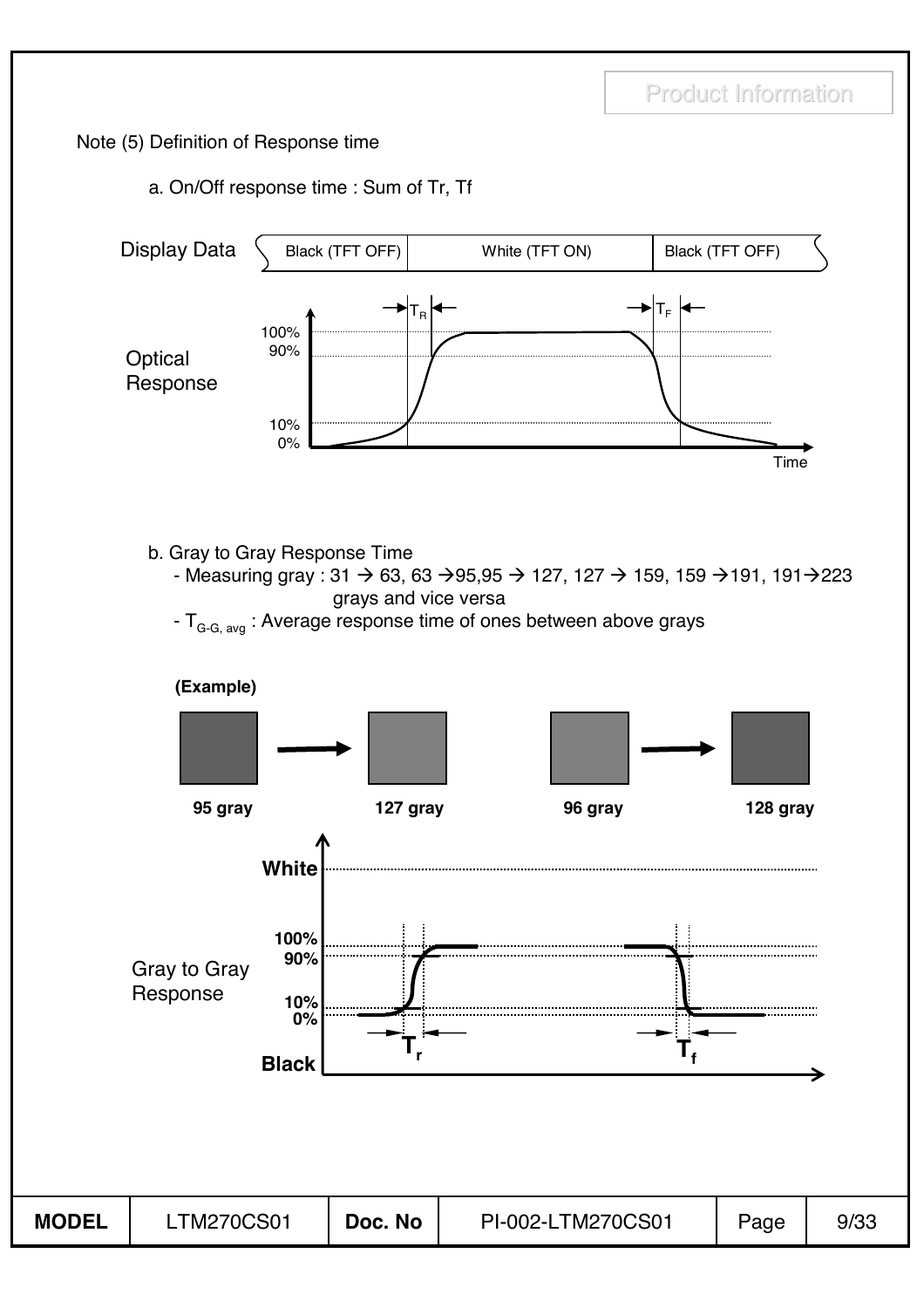Note (6) Definition of Luminance of White : Luminance of white at center point 5

Note (7) Definition of Color Chromaticity (CIE 1931, CIE1976) Color coordinate of Red, Green, Blue & White at center point(5)

Note (8) Definition of Viewing Angle

: Viewing angle range (CR  $\geq$  10, CR  $\geq$  100)



| <b>MODEL</b> | LTM270CS01 | Doc. No | PI-002-LTM270CS01 | Page | 10/33 |
|--------------|------------|---------|-------------------|------|-------|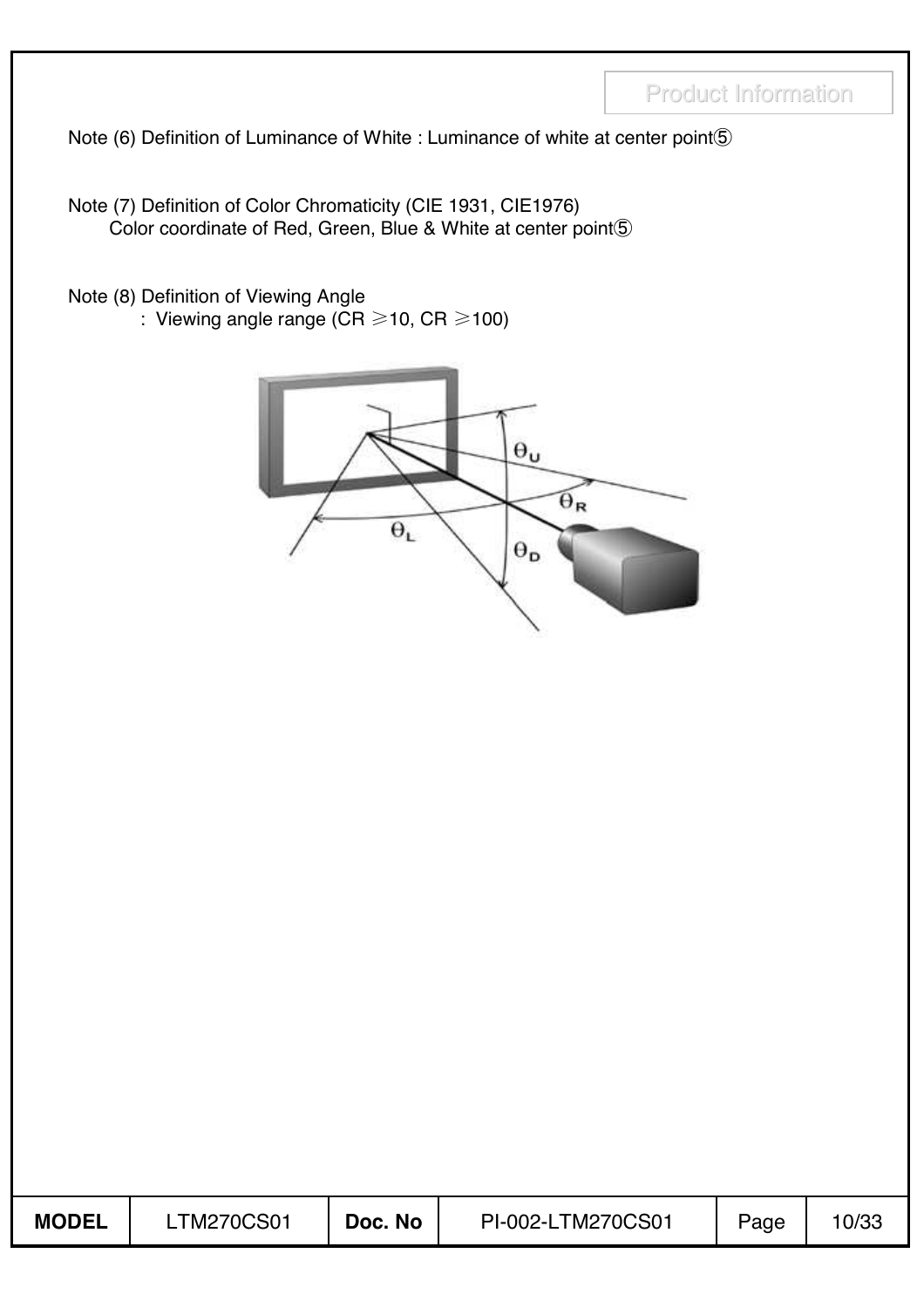Note (9) Color Grayscale Linearity

- a. Test image : 100% full white pattern with a test pattern as below
- b. Test pattern : Squares, 40mm by 40mm in size, filled with 255, 225, 195, 165, 135 and 105 grays steps should be arranged at the center $\S$  of the screen.



- c. Test method
	- -1<sup>st</sup> gray step : move a square of 255 gray level should be moved into the center of the screen and measure luminance and u' and v' coordinates.
	- Next gray step : Move a 225 gray square into the center and measure both

luminance and coordinates, too.

d. Test evaluation

 $\Delta$ u' v' =  $\sqrt{(u'_{A} - u'_{B})^2 + (v'_{A} - v'_{B})}$  $A - V B$ 2

Where A, B : 2 gray levels found to have the largest color differences between them i.e. get the largest  $\Delta u'$  and  $\Delta v'$  of each 6 pair of u' and v' and calculate the  $\Delta u'v'$ .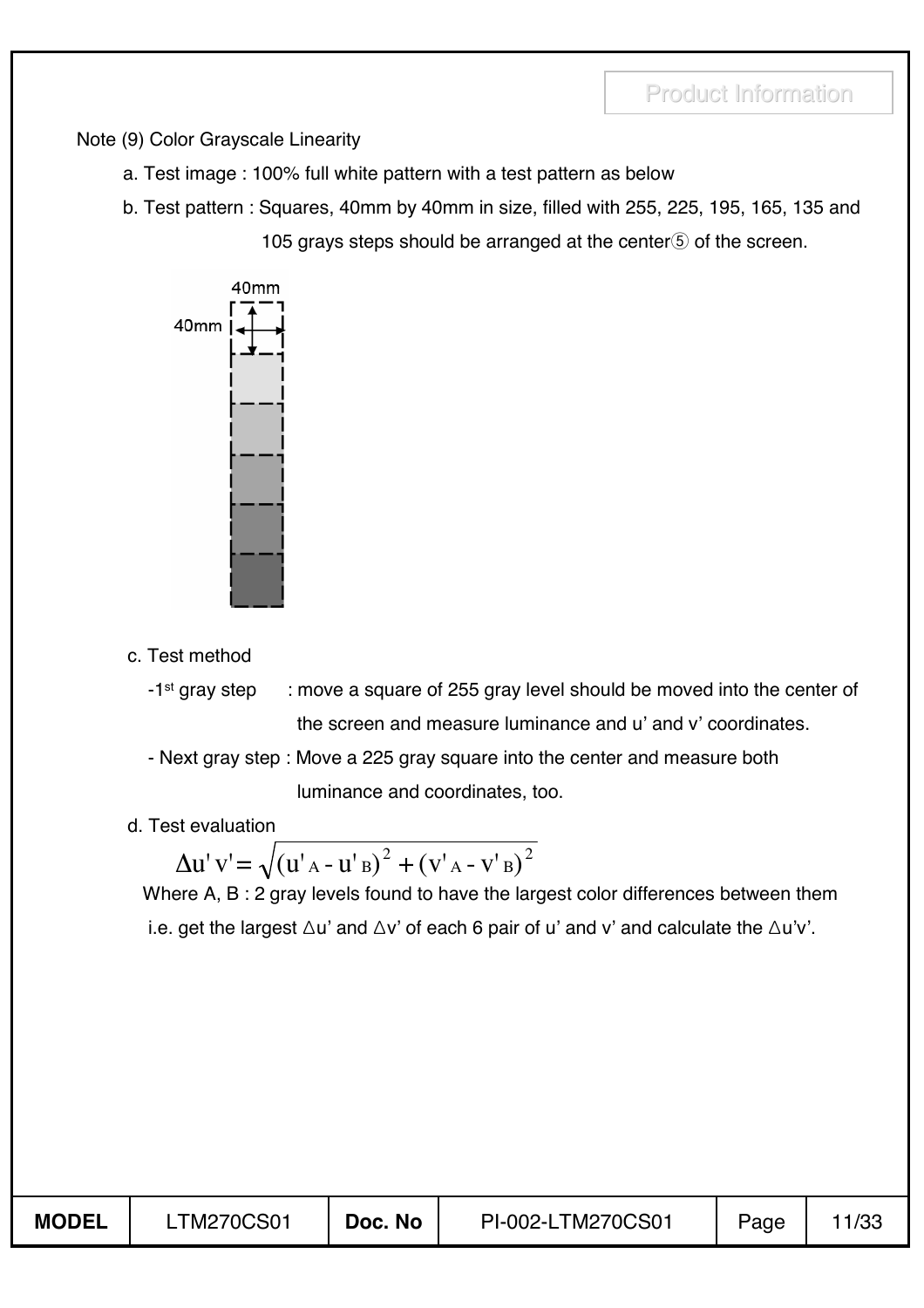**3. Electrical Characteristics**

The connector for display data & timing signal should be connected. (GND=0V)

| Item                                        |                                               | Symbol                    | Min.                         | Typ. | Max.                            | Unit       | <b>Note</b> |
|---------------------------------------------|-----------------------------------------------|---------------------------|------------------------------|------|---------------------------------|------------|-------------|
|                                             | <b>Voltage of Power Supply</b>                | $V_{DD}$                  | 4.5                          | 5.0  | 5.5                             | V          | (1)         |
|                                             | Differential Input                            | High                      |                              |      | $+100$                          | mV         | (2)         |
|                                             | Voltage for LVDS<br><b>Receiver Threshold</b> | Low                       | $-100$                       |      | ۰                               | mV         |             |
|                                             | <b>LVDS</b> skew                              | $\mathfrak{t}_{\rm SKEW}$ | $-300$                       |      | 300                             |            | (3)         |
| <b>LVDS</b><br>Input<br>Characteri<br>stics | Differential input<br>voltage                 | IV <sub>1D</sub>          | 200                          |      | 600                             | mV         | (4)         |
|                                             | Input voltage range<br>(single-ended)         | $V_{\text{IN}}$           | $\mathbf 0$                  |      | 2.4                             | $\vee$     | (4)         |
|                                             | Common mode<br>voltage                        | $V^{\text{CM}}$           | $0+$<br>IV <sub>1D</sub> 1/2 | 1.2  | $2.4 -$<br>IV <sub>ID</sub> I/2 | $\vee$     | (4)         |
|                                             | Input current                                 | $I_{IN}$                  |                              |      | ±10                             | $\mu$ A    |             |
| Current of                                  | (a) Black                                     |                           |                              | 1600 | $\blacksquare$                  | mA         |             |
| Power                                       | (b) White                                     | l <sub>DD</sub>           |                              | 2200 | $\blacksquare$                  | mA         | (5), (6)    |
| Supply                                      | (c) Dot                                       |                           |                              | 2600 | 3000                            | mA         |             |
| <b>Vsync Frequency</b>                      |                                               | $f_V$                     | 57                           | 60   | 63                              | Hz         |             |
|                                             | <b>Hsync Frequency</b>                        | $f_H$                     | 69                           | 74   | 78.5                            | kHz        |             |
|                                             | <b>Main Frequency</b>                         | $f_{DCLK}$                | 72.0                         | 77.0 | 81.0                            | <b>MHz</b> |             |
|                                             | <b>Rush Current</b>                           | <b>I</b> RUSH             |                              |      | 4.5                             | A          | (7)         |

Note (1) The ripple voltage should be controlled under 10% of  $V_{DD}$ .

 $Ta = 25^{\circ}C$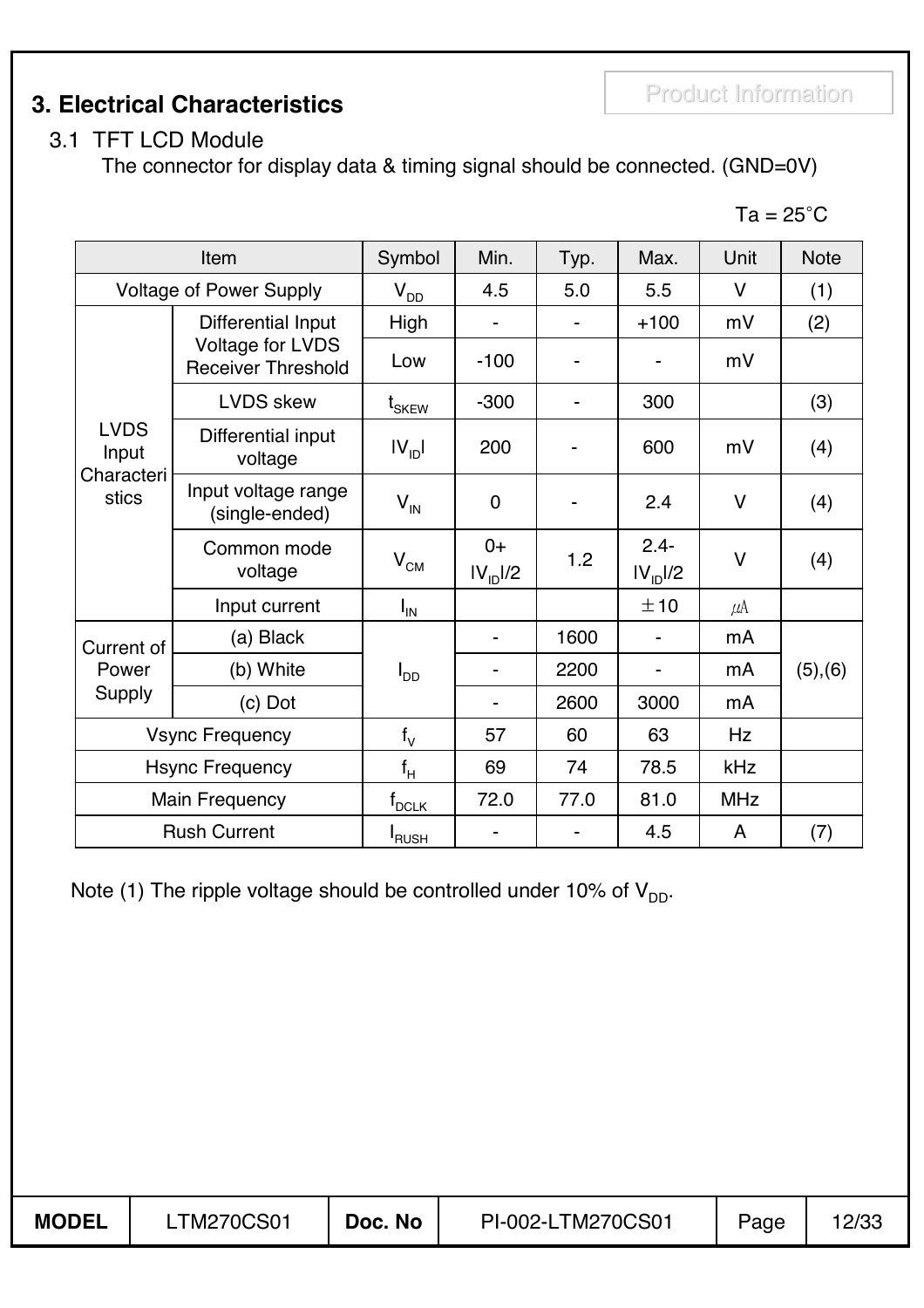- (2) Differential receiver voltage definitions and propagation delay and transition time test circuit
	- a. All input pulses have frequency = 10MHz,  $t_B$  or  $t_F$ =1ns
	- $b. C<sub>l</sub>$  includes all probe and fixture capacitance



(3) LVDS Receiver DC parameters are measured under static and steady conditions which may not be reflective of its performance in the end application.



where tskew : skew between LVDS clock & LVDS data,



cf) (-/+) of 380psec means LVDS data goes before or after LVDS clock.

(4) Definition of  $V_{ID}$  and  $V_{CM}$  using single-end signals

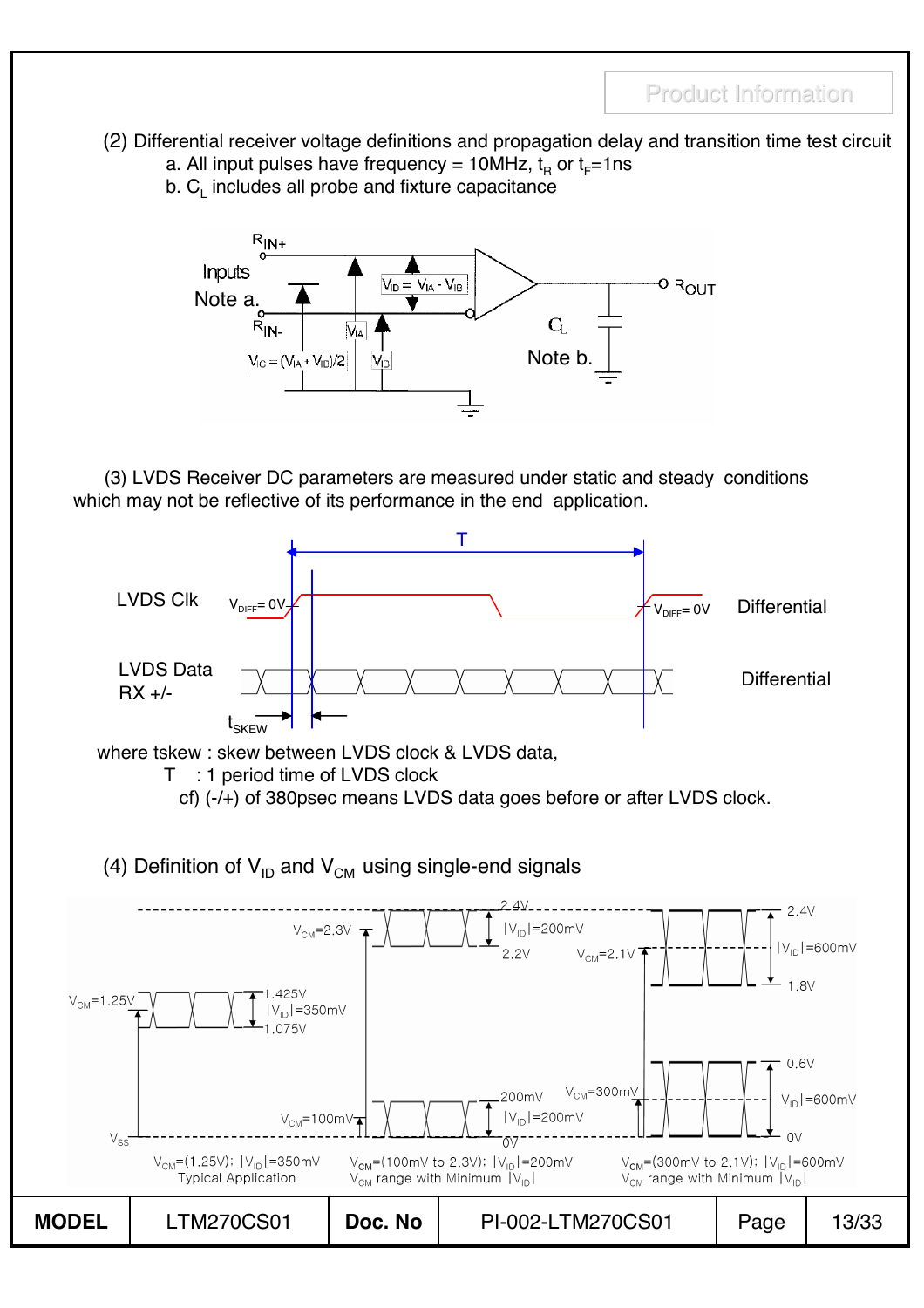#### (5)  $fV=60Hz$ ,  $fDCLK = 77MHz$ ,  $VDD = 5.0V$ , DC Current. (6) Power dissipation check pattern (LCD Module only)

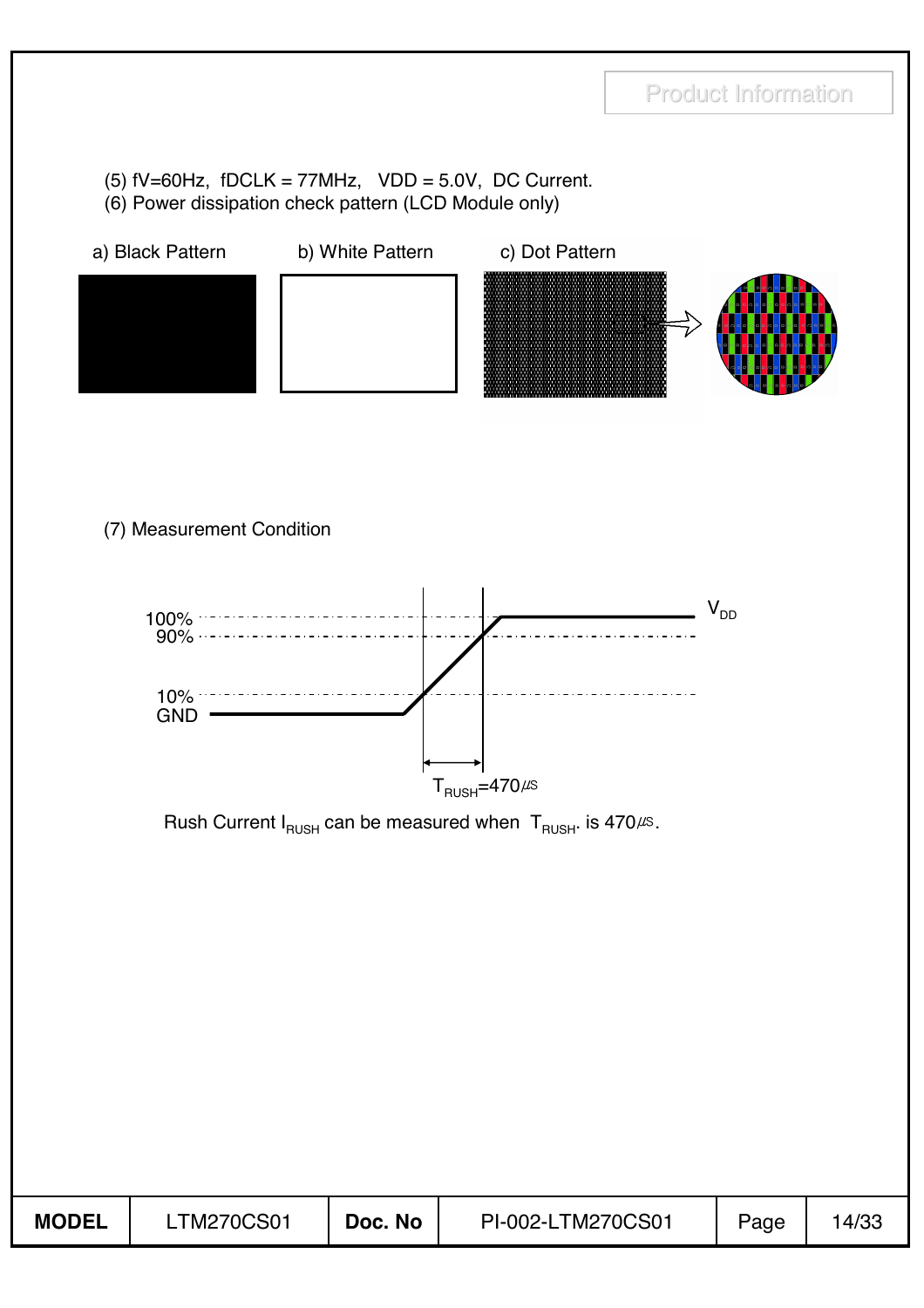### 3.2 Back Light Unit

The back light unit is a direct type with 8 U-Type CCFLs ( Cold Cathode Fluorescent Lamp ) The characteristics of a lamp is shown in the following table.

| ∍ນ⊏<br>А<br>20 |  | $\sim$<br>╭ | ⌒ |
|----------------|--|-------------|---|
|----------------|--|-------------|---|

|                | Item                       | Symbol                    | Min.                     | Typ.                     | Max.                 | Unit        | <b>Note</b> |
|----------------|----------------------------|---------------------------|--------------------------|--------------------------|----------------------|-------------|-------------|
|                | <b>Lamp Current</b>        |                           | 5.0                      | 6.0                      | 7.0                  | mArms       | (1)         |
|                | <b>PWM Dimming Ratio</b>   |                           | 30                       |                          | 100                  | $\%$        | @6.0mA      |
| Lamp Voltage   |                            | $V_{\perp}$               | $\overline{\phantom{a}}$ | 1970                     |                      | <b>Vrms</b> |             |
| Lamp Frequency |                            | $\mathsf{f}_{\mathsf{L}}$ | 40                       | $\overline{\phantom{a}}$ | 60                   | kHz         | (3)         |
|                | <b>Operating Life Time</b> |                           | 30,000                   | $\overline{\phantom{a}}$ |                      | Hour        | (4)         |
| Inverter       | Asymmetry rate             | Wasy                      |                          | $\overline{\phantom{a}}$ | 10                   | $\%$        |             |
| waveform       | Distortion rate            | <b>Wdis</b>               | 1.2726                   | 1.414                    | 1.5554               |             | (5)         |
|                |                            |                           |                          |                          | $0^{\circ}$ : 3180   |             |             |
|                | <b>Startup Voltage</b>     | Vs                        | $\blacksquare$           | $\overline{\phantom{a}}$ | $25^{\circ}$ C: 2540 | <b>Vrms</b> | (6)         |

Note (1) Specified values are for a single lamp.

Lamp current is measured with current meter for high frequency as shown below. Refer to the following block diagram of the back light unit for more information.

|                                        | Inverter          | <b>Socket</b><br><b>Socket</b><br><b>Socket</b><br><b>Socket</b><br><b>Socket</b><br><b>Socket</b><br><b>Socket</b><br><b>Socket</b> | <b>LCD Module</b> |      |       |  |  |  |  |  |  |
|----------------------------------------|-------------------|--------------------------------------------------------------------------------------------------------------------------------------|-------------------|------|-------|--|--|--|--|--|--|
| Fig. Measurement point of Lamp Current |                   |                                                                                                                                      |                   |      |       |  |  |  |  |  |  |
| <b>MODEL</b>                           | <b>LTM270CS01</b> | Doc. No                                                                                                                              | PI-002-LTM270CS01 | Page | 15/33 |  |  |  |  |  |  |
|                                        |                   |                                                                                                                                      |                   |      |       |  |  |  |  |  |  |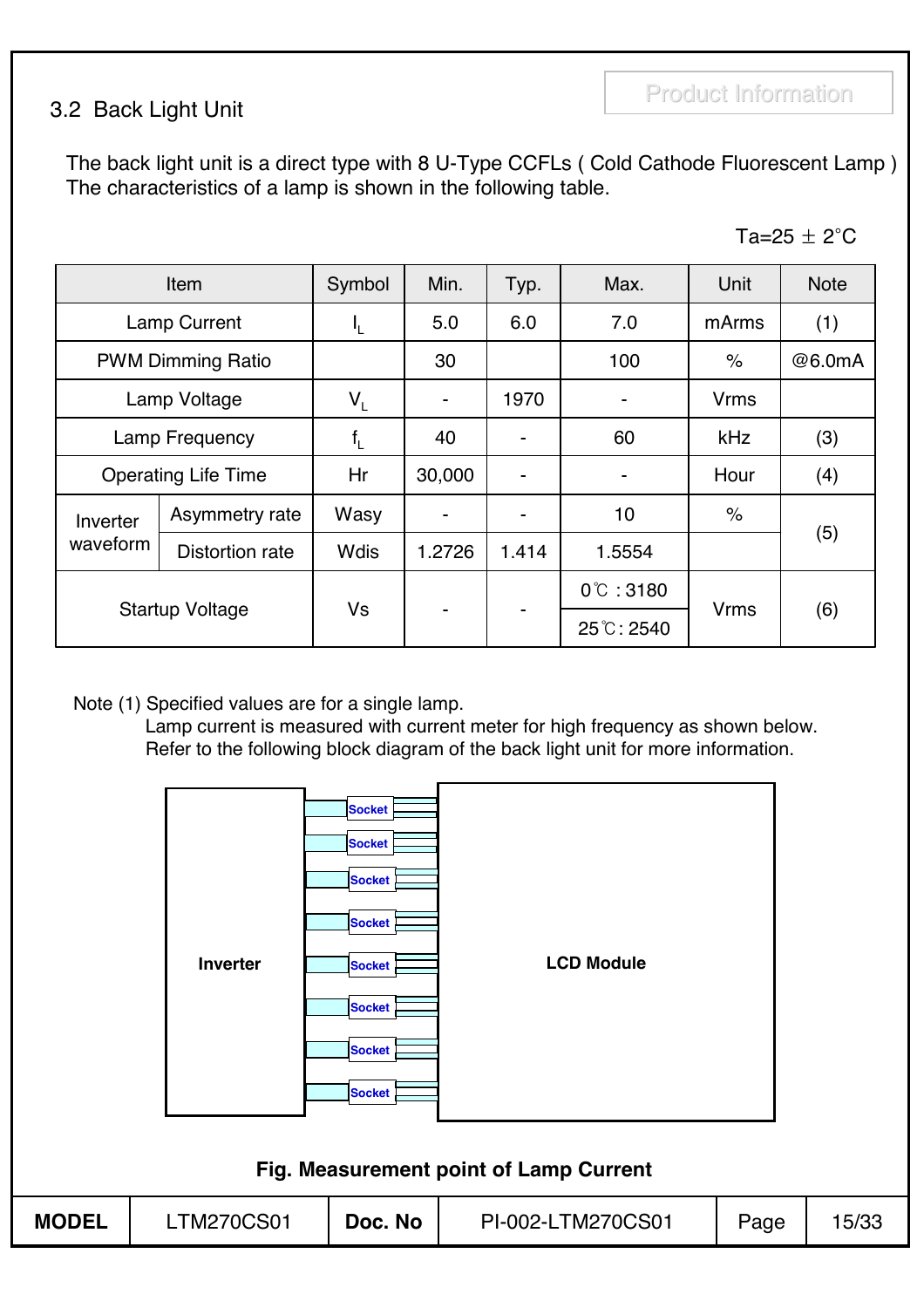(2) Define of Lamp current uniformity :  $I_{UNI}$ 

$$
I_{\text{UNI}} = \frac{|I_{\text{Max}} - I_{\text{Min}}|}{I_{\text{Max}}} \times 100
$$

 $I_{\text{max}}$ : Maximum lamp current  $I_{\min}$ : Minimum lamp current

Lamp current uniformity  $I_{UNI}$  should be less than 25%

(3) Lamp frequency which may produce interference with horizontal synchronous frequency may cause line flow on the display. Therefore lamp frequency should be detached from the horizontal synchronous frequency and its harmonics as far as possible in order to avoid interference.

(4) Life time (Hr) is defined as the time when brightness of a lamp unit itself becomes 50% or less than its original value at the condition of Ta =  $25\pm2^{\circ}$ C and I<sub>1</sub> = 7.0mArms

(5) Designing a system inverter intended to have better display performance, power efficiency and lamp reliability.

They would help increase the lamp lifetime and reduce leakage current.

- a. The measurement should be done at typical lamp current.
- b. The asymmetry rate of the inverter waveform should be less than 10%.
- c. The distortion rate of the waveform should be  $\sqrt{2}$  with  $\pm 10\%$  tolerance.
	- Inverter output waveform had better be more similar to ideal sine wave.



Asymmetry rate

$$
\frac{|I_{\rm p}-I_{\rm -p}|}{I_{rms}}\times 100
$$

**Distortion rate** 

$$
\frac{|I_{\rm p}|}{I_{\rm rms}} | \text{ or } |\frac{I_{\rm -p}}{I_{\rm rms}} |
$$

**Fig. Wave form of the inverter**

(6) If an inverter has shutdown function, it should keep its output for over 1 second even if the lamp connector is open. Otherwise the lamps may not be turned on.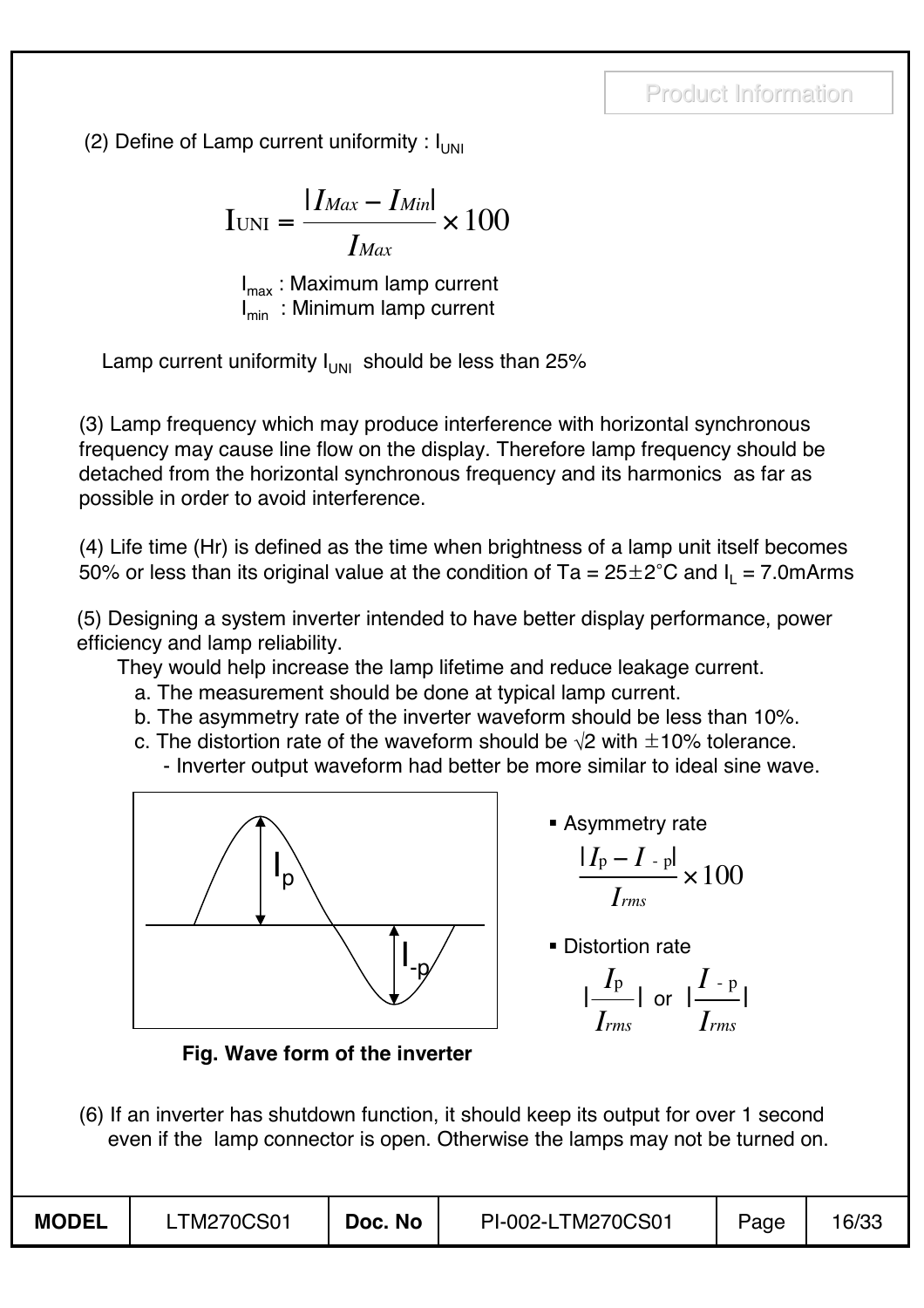## **4. BLOCK DIAGRAM** Product Information

### 4.1 TFT LCD Module



## 4.2 Back Light Unit

| Socket | <b>HOT 1, 2</b>   |         | CCFL <sub>1</sub> |      |       |
|--------|-------------------|---------|-------------------|------|-------|
|        |                   |         |                   |      |       |
| Socket | <b>HOT 3, 4</b>   |         | CCFL <sub>2</sub> |      |       |
|        |                   |         |                   |      |       |
| Socket | <b>HOT 5, 6</b>   |         | CCFL <sub>3</sub> |      |       |
|        |                   |         |                   |      |       |
| Socket | <b>HOT 7, 8</b>   |         | CCFL <sub>4</sub> |      |       |
|        |                   |         |                   |      |       |
| Socket | <b>HOT 9, 10</b>  |         | CCFL <sub>5</sub> |      |       |
|        |                   |         |                   |      |       |
| Socket | HOT 11, 12        |         | CCFL <sub>6</sub> |      |       |
|        |                   |         |                   |      |       |
| Socket | <b>HOT 13, 14</b> |         | CCFL <sub>7</sub> |      |       |
|        |                   |         |                   |      |       |
| Socket | HOT 15, 16        |         | CCFL8             |      |       |
|        |                   |         |                   |      |       |
|        | <b>LTM270CS01</b> | Doc. No | PI-002-LTM270CS01 | Page | 17/33 |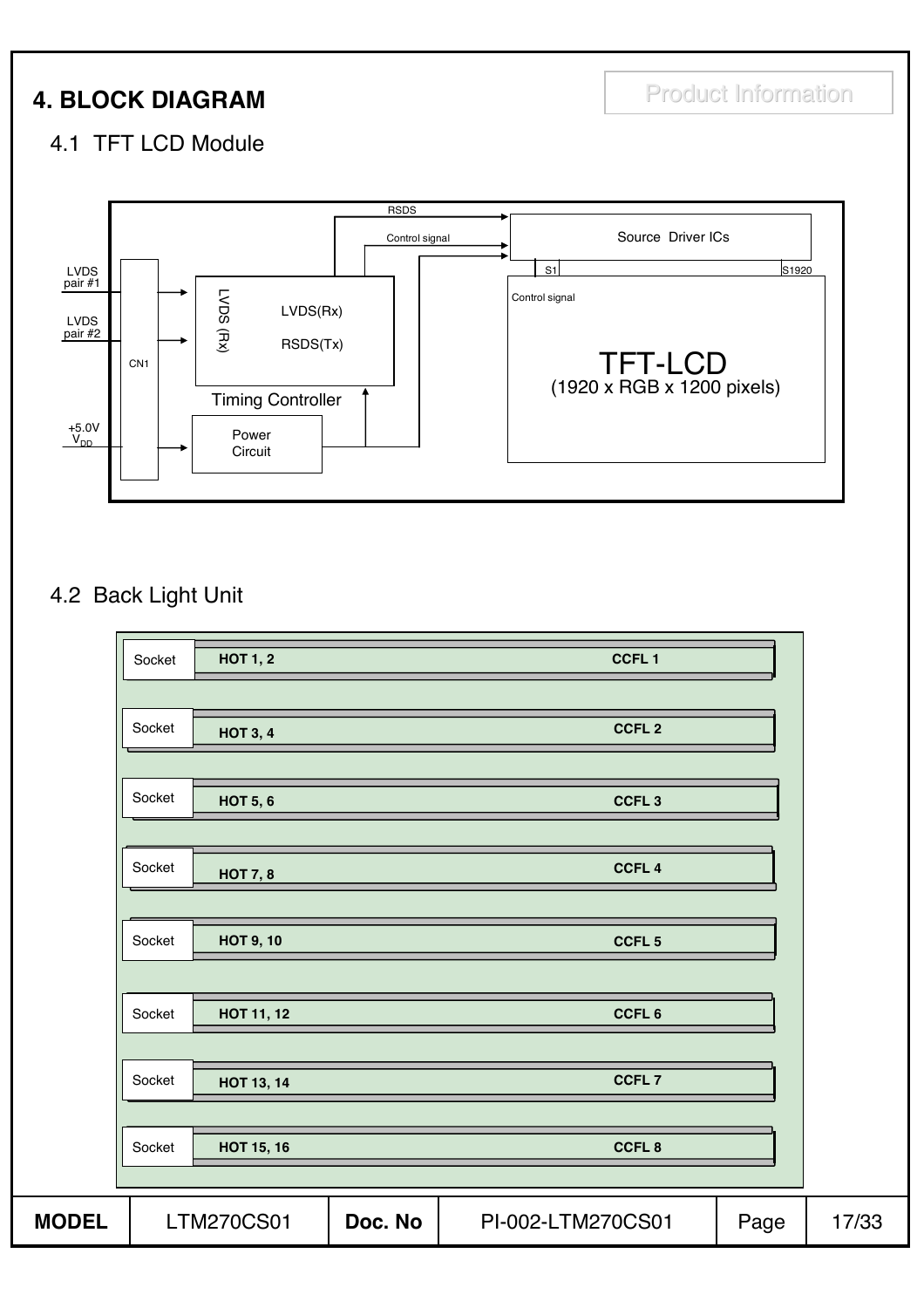## **5. Input Terminal Pin Assignment**

Product Information

## 5.1.1 Input Signal & Power ( Connector : UJU IP125-C41B-C42)

| PIN NO                  | <b>SYMBOL</b>      |                                                                                                                       | <b>FUNCTION</b>                                                                                                                           |      |       |  |  |  |  |
|-------------------------|--------------------|-----------------------------------------------------------------------------------------------------------------------|-------------------------------------------------------------------------------------------------------------------------------------------|------|-------|--|--|--|--|
| 1                       | <b>GND</b>         | Ground                                                                                                                |                                                                                                                                           |      |       |  |  |  |  |
| $\overline{\mathbf{c}}$ | RXO0N              |                                                                                                                       | Negative LVDS differential data output                                                                                                    |      |       |  |  |  |  |
| 3                       | RXO0P              |                                                                                                                       | Positive LVDS differential data output                                                                                                    |      |       |  |  |  |  |
| 4                       | RXO <sub>1</sub> N |                                                                                                                       | Negative LVDS differential data output                                                                                                    |      |       |  |  |  |  |
| 5                       | RXO <sub>1</sub> P |                                                                                                                       | Positive LVDS differential data output                                                                                                    |      |       |  |  |  |  |
| 6                       | RXO <sub>2N</sub>  |                                                                                                                       | Negative LVDS differential data output                                                                                                    |      |       |  |  |  |  |
| $\overline{7}$          | RXO <sub>2</sub> P |                                                                                                                       | Positive LVDS differential data output                                                                                                    |      |       |  |  |  |  |
| 8                       | <b>RXOCN</b>       | Negative Sampling Clock (ODD data)                                                                                    |                                                                                                                                           |      |       |  |  |  |  |
| 9                       | <b>RXOCP</b>       | Positive Sampling Clock (ODD data)                                                                                    |                                                                                                                                           |      |       |  |  |  |  |
| 10                      | RXO3N              |                                                                                                                       | Negative LVDS differential data output                                                                                                    |      |       |  |  |  |  |
| 11                      | RXO3P              |                                                                                                                       | Positive LVDS differential data output                                                                                                    |      |       |  |  |  |  |
| 12                      | RXO4N              |                                                                                                                       | Negative LVDS differential data output                                                                                                    |      |       |  |  |  |  |
| 13                      | RXO4P              |                                                                                                                       | Positive LVDS differential data output                                                                                                    |      |       |  |  |  |  |
| 14                      | <b>GND</b>         | Ground                                                                                                                |                                                                                                                                           |      |       |  |  |  |  |
| 15                      | <b>RXE0N</b>       |                                                                                                                       | Negative LVDS differential data output                                                                                                    |      |       |  |  |  |  |
| 16                      | RXE0P              |                                                                                                                       | Positive LVDS differential data output                                                                                                    |      |       |  |  |  |  |
| 17                      | RXE <sub>1</sub> N |                                                                                                                       | Negative LVDS differential data output                                                                                                    |      |       |  |  |  |  |
| 18                      | RXE1P              |                                                                                                                       | Positive LVDS differential data output                                                                                                    |      |       |  |  |  |  |
| 19                      | RXE2N              |                                                                                                                       | Negative LVDS differential data output                                                                                                    |      |       |  |  |  |  |
| 20                      | RXE2P              |                                                                                                                       | Positive LVDS differential data output                                                                                                    |      |       |  |  |  |  |
| 21                      | <b>RXECN</b>       |                                                                                                                       | Negative Sampling Clock (EVEN data)                                                                                                       |      |       |  |  |  |  |
| 22                      | <b>RXECP</b>       |                                                                                                                       | Positive Sampling Clock (EVEN data)                                                                                                       |      |       |  |  |  |  |
| 23                      | RXE3N              | Negative LVDS differential data output                                                                                |                                                                                                                                           |      |       |  |  |  |  |
| 24                      | RXE3P              |                                                                                                                       | Positive LVDS differential data output                                                                                                    |      |       |  |  |  |  |
| 25                      | RXE4N              |                                                                                                                       | Negative LVDS differential data output                                                                                                    |      |       |  |  |  |  |
| 26                      | RXE4P              |                                                                                                                       | Positive LVDS differential data output                                                                                                    |      |       |  |  |  |  |
| 27                      | <b>GND</b>         | Ground                                                                                                                |                                                                                                                                           |      |       |  |  |  |  |
| 28                      | <b>GND</b>         | Ground                                                                                                                |                                                                                                                                           |      |       |  |  |  |  |
| 29                      | <b>SIC Control</b> | * Smart Inverter Control Disable.<br>- High (3.3V) : SIC Disable<br>- Low(0V) : SIC Enable<br>* Do not float the pin. |                                                                                                                                           |      |       |  |  |  |  |
| 30                      | <b>DCC Control</b> | - High (3.3V) : DCC Disable<br>- Low(0V) : DCC Enable<br>* Do not float the pin.                                      |                                                                                                                                           |      |       |  |  |  |  |
| 31                      | <b>GND</b>         | Ground                                                                                                                |                                                                                                                                           |      |       |  |  |  |  |
| 32                      | <b>NC</b>          |                                                                                                                       | * CE (For LCD internal use only. Do not connect)                                                                                          |      |       |  |  |  |  |
| 33                      | <b>NC</b>          |                                                                                                                       | * CTL (For LCD internal use only. Do not connect)                                                                                         |      |       |  |  |  |  |
| 34                      | <b>GND</b>         | Ground                                                                                                                |                                                                                                                                           |      |       |  |  |  |  |
| 35                      | VDD                |                                                                                                                       |                                                                                                                                           |      |       |  |  |  |  |
| 36                      | <b>VDD</b>         |                                                                                                                       |                                                                                                                                           |      |       |  |  |  |  |
| 37                      | <b>VDD</b>         | Power Supply: +5V                                                                                                     |                                                                                                                                           |      |       |  |  |  |  |
| 38                      | VDD                |                                                                                                                       |                                                                                                                                           |      |       |  |  |  |  |
| 39                      | <b>VDD</b>         |                                                                                                                       |                                                                                                                                           |      |       |  |  |  |  |
| 40                      | <b>VDD</b>         |                                                                                                                       |                                                                                                                                           |      |       |  |  |  |  |
| 41                      | <b>GND</b>         | Ground                                                                                                                |                                                                                                                                           |      |       |  |  |  |  |
|                         |                    |                                                                                                                       | * If the system already uses the 32,33pins, it should keep under GND level<br>The voltage applied to those pins should not exceed -200mV. |      |       |  |  |  |  |
| <b>MODEL</b>            | <b>LTM270CS01</b>  | Doc. No                                                                                                               | PI-002-LTM270CS01                                                                                                                         | Page | 18/33 |  |  |  |  |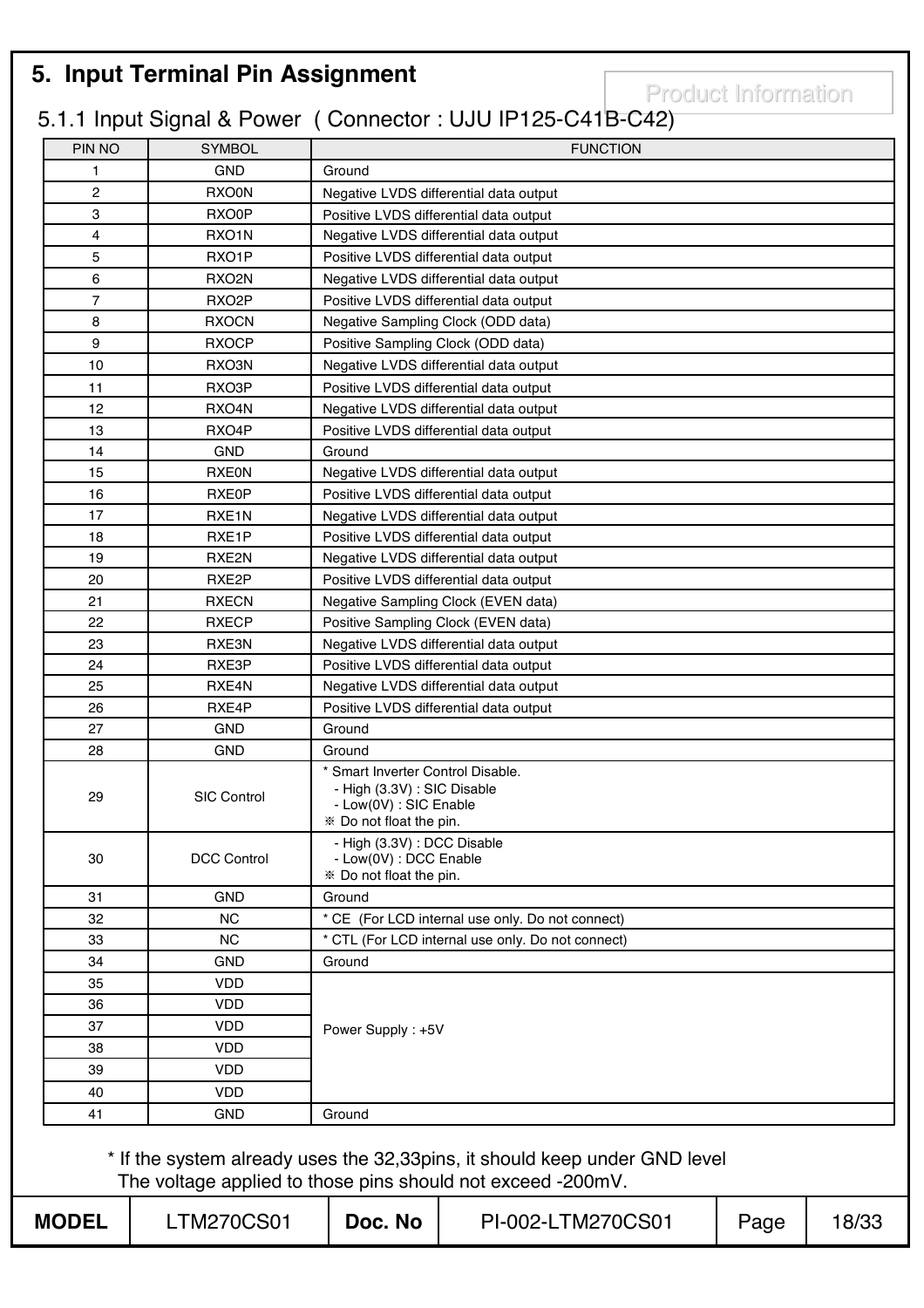## 5.1.2. Inverter Input Connector : 20022WR-14(L)(Yeonho) or Compatible.

| <b>Pin</b>     | <b>Symbol</b>         | <b>Description</b>           | <b>Notes</b>                           |
|----------------|-----------------------|------------------------------|----------------------------------------|
| 1              | <b>V<sub>BL</sub></b> | Power Supply, +24V           |                                        |
| $\overline{2}$ | $V_{BL}$              | Power Supply, +24V           |                                        |
| 3              | <b>V<sub>BL</sub></b> | Power Supply, +24V           |                                        |
| $\overline{4}$ | <b>V<sub>BL</sub></b> | Power Supply, +24V           |                                        |
| 5              | $V_{BL}$              | Power Supply, +24V           |                                        |
| 6              | <b>GND</b>            | Power Ground                 |                                        |
| $\overline{7}$ | <b>GND</b>            | <b>Power Ground</b>          |                                        |
| 8              | <b>GND</b>            | Power Ground                 |                                        |
| 9              | <b>GND</b>            | Power Ground                 |                                        |
| 10             | <b>GND</b>            | Power Ground                 |                                        |
| 11             | <b>VS</b>             | No connection                |                                        |
| 12             | <b>VON</b>            | BL On/Off Control signal     | ON: 2.4V~525V<br>OFF: 0.0~0.8V         |
| 13             | $V_{\text{BR}}$       | PWM Dimming Control Signal   | Dimming Rage: 0~2.2V                   |
| 14             | <b>Status</b>         | <b>Lamp Operating Status</b> | Normal $=0$ ~0.8V<br>Abnormal=3.0~5.0V |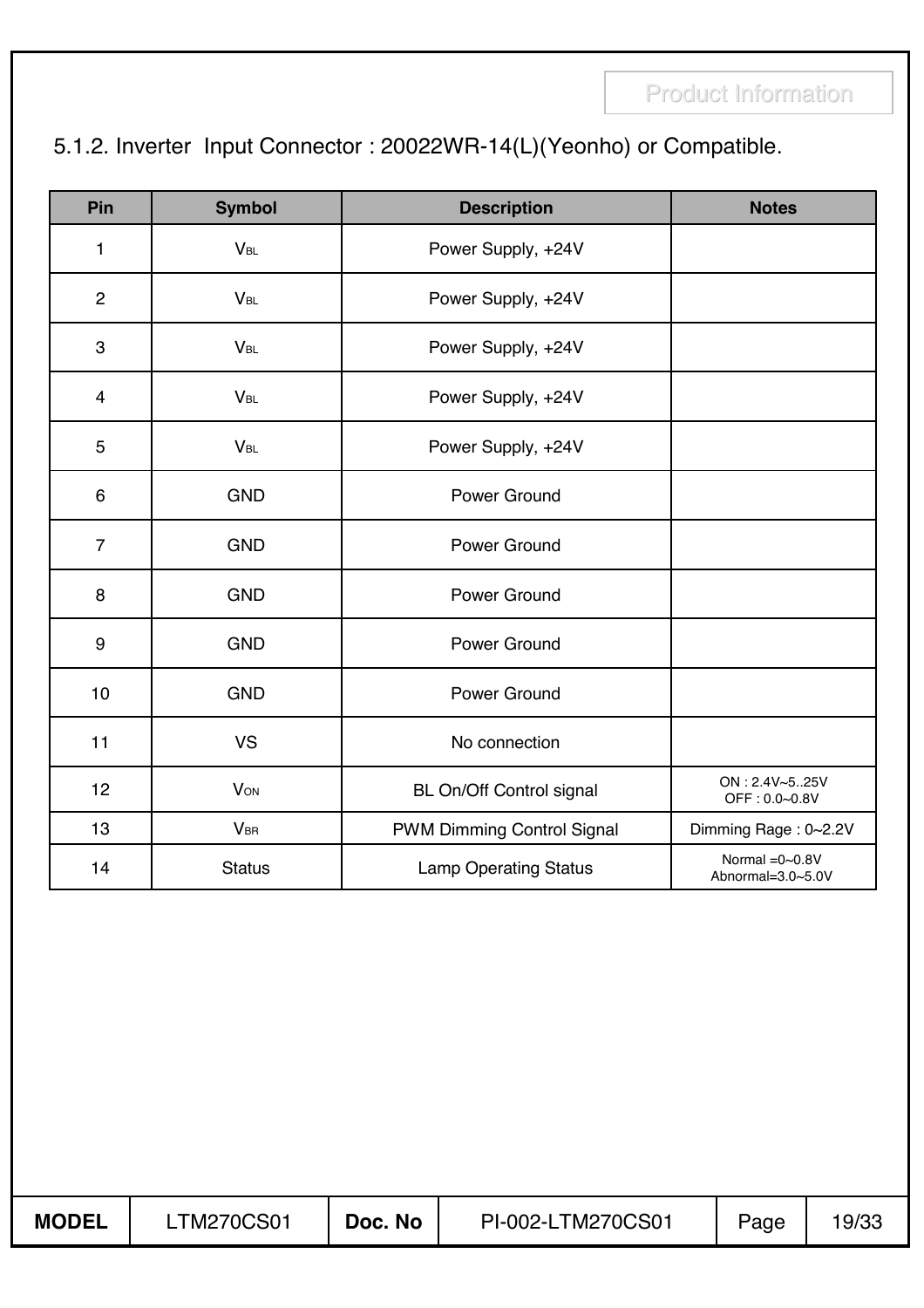







#### **Fig. Connector diagram**

- a. All GND pins should be connected together and also be connected to the LCD's metal chassis.
- b. All power input pins should be connected together.
- c. All NC pins should be separated from other signal or power.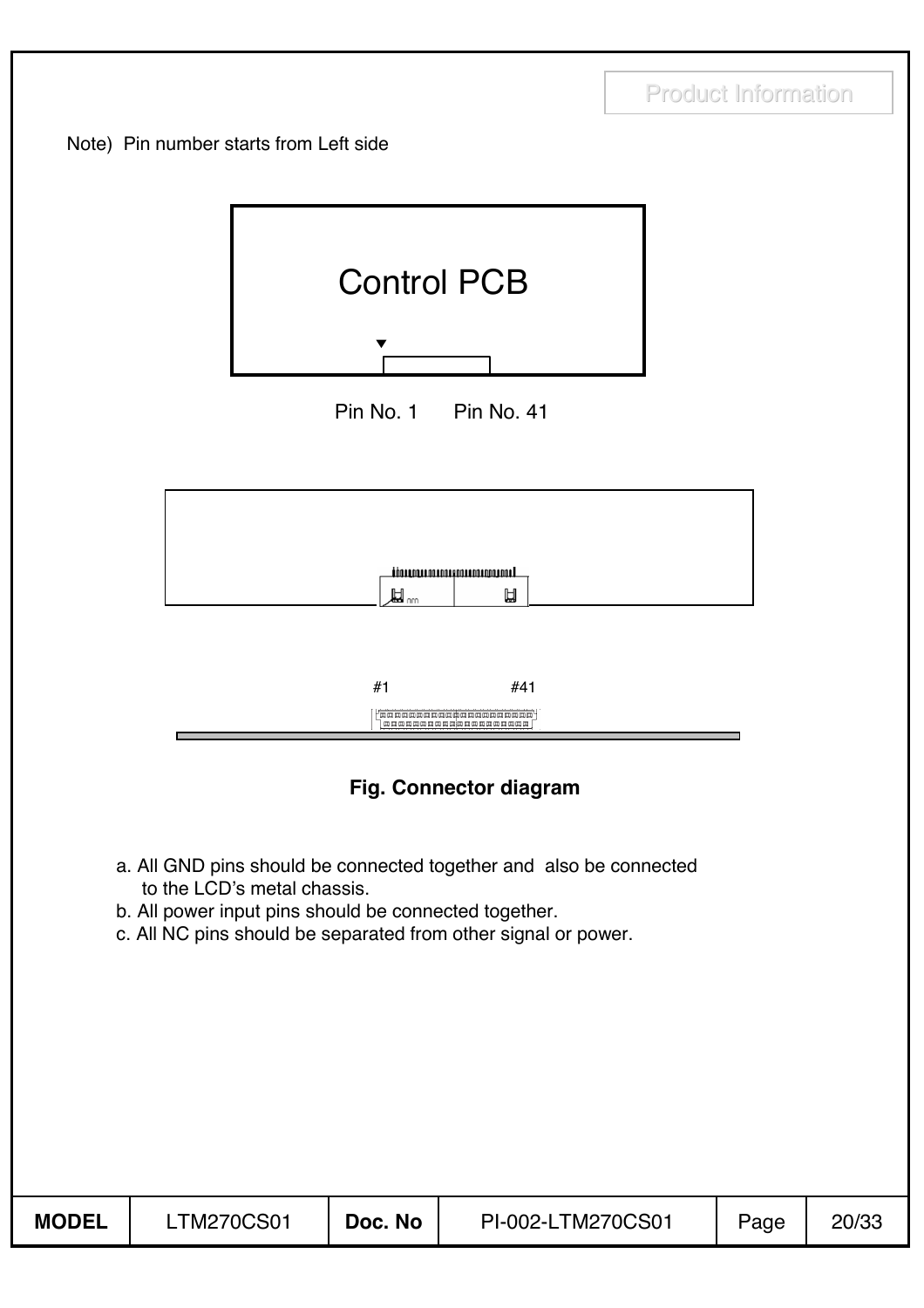## 5.2 Back Light Unit

| Pin No.               | Input      | Function            |
|-----------------------|------------|---------------------|
| $1 - 1$               | <b>HOT</b> | <b>High Voltage</b> |
| $1 - 2$               | <b>HOT</b> | <b>High Voltage</b> |
| $2 - 1$               | <b>HOT</b> | <b>High Voltage</b> |
| $2 - 2$               | <b>HOT</b> | <b>High Voltage</b> |
| $3 - 1$               | <b>HOT</b> | <b>High Voltage</b> |
| $3 - 2$               | <b>HOT</b> | <b>High Voltage</b> |
| $4 - 1$               | <b>HOT</b> | <b>High Voltage</b> |
| $4 - 2$               | <b>HOT</b> | <b>High Voltage</b> |
| $5 - 1$               | <b>HOT</b> | <b>High Voltage</b> |
| $5 - 2$               | <b>HOT</b> | <b>High Voltage</b> |
| $6 - 1$               | <b>HOT</b> | <b>High Voltage</b> |
| $6 - 2$               | <b>HOT</b> | <b>High Voltage</b> |
| $7 - 1$               | <b>HOT</b> | <b>High Voltage</b> |
| $7 - 2$               | <b>HOT</b> | <b>High Voltage</b> |
| $8 - 1$               | <b>HOT</b> | <b>High Voltage</b> |
| $8 - 2$               | <b>HOT</b> | <b>High Voltage</b> |
| Connector<br>Part No. |            | Socket Type         |

**MODEL** | LTM270CS01 | Doc. No | PI-002-LTM270CS01 | Page | 21/33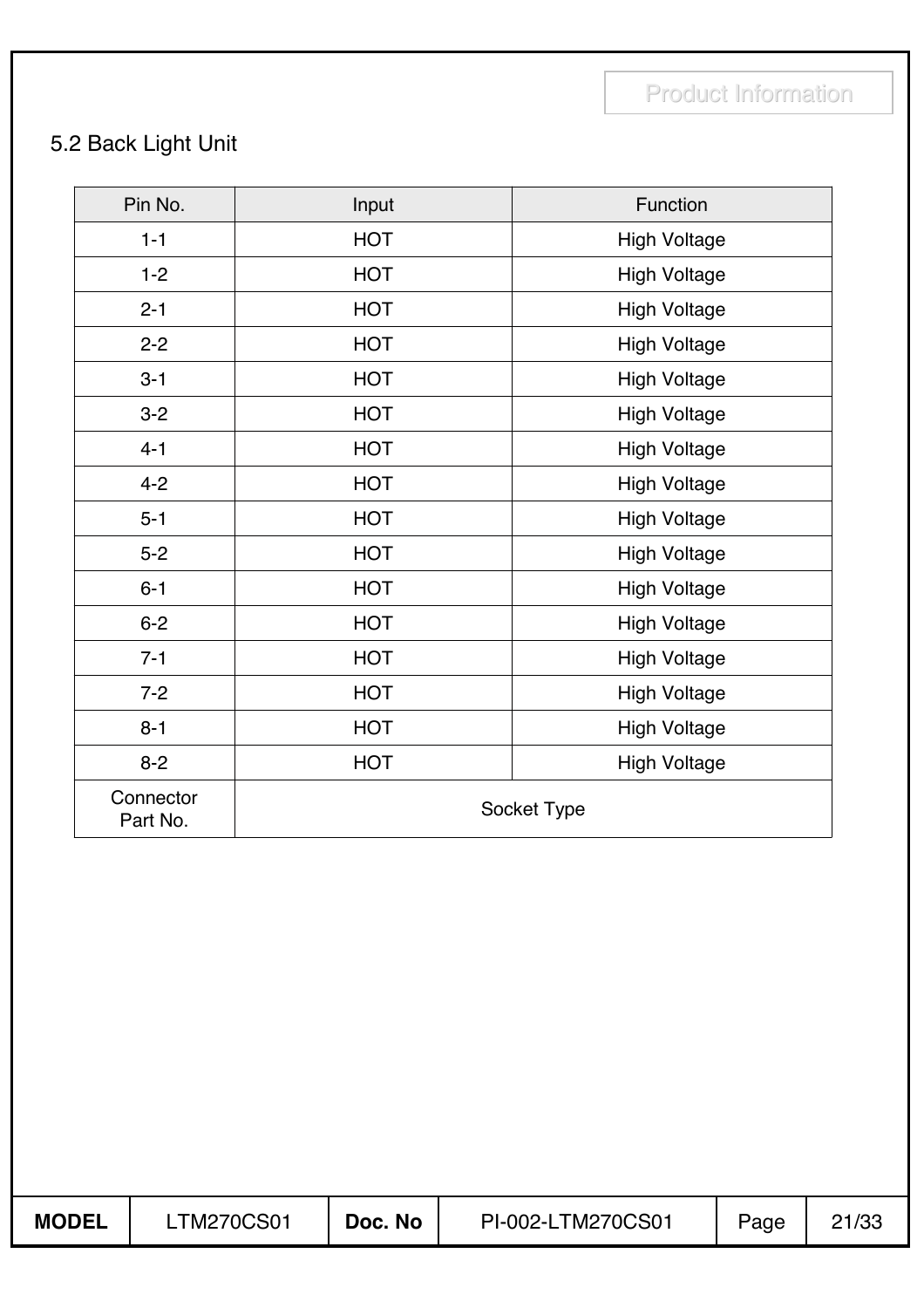## 5.3 Input Signals, Basic Display Colors and Gray Scale of Each Color

|                             |                                                                                                                                       | <b>DATA SIGNAL</b>          |                      |                     |                     |                |                       |                   |                                |                     |                     |                     |                   |                     |                     |                     |                          |                     |                      |              |                   |                          |                                        |                     |                          |                      |                |                |                     |                |                |                                   |
|-----------------------------|---------------------------------------------------------------------------------------------------------------------------------------|-----------------------------|----------------------|---------------------|---------------------|----------------|-----------------------|-------------------|--------------------------------|---------------------|---------------------|---------------------|-------------------|---------------------|---------------------|---------------------|--------------------------|---------------------|----------------------|--------------|-------------------|--------------------------|----------------------------------------|---------------------|--------------------------|----------------------|----------------|----------------|---------------------|----------------|----------------|-----------------------------------|
| <b>COLOR</b>                | <b>DISPLAY</b><br>(10bit)                                                                                                             |                             |                      |                     |                     |                | <b>RED</b>            |                   |                                |                     |                     |                     |                   |                     |                     |                     | <b>GREEN</b>             |                     |                      |              |                   |                          |                                        |                     |                          |                      | <b>BLUE</b>    |                |                     |                |                | <b>GRAY SCALE</b><br><b>LEVEL</b> |
|                             |                                                                                                                                       | $\mathsf{R}$<br>$\mathbf 0$ | R<br>$\mathbf{1}$    | R<br>$\overline{2}$ | R<br>3              | $\overline{4}$ | R R<br>$5\phantom{1}$ | $\mathsf{R}$<br>6 | $\mathsf{R}$<br>$\overline{7}$ | $\overline{R}$<br>8 | $\overline{R}$<br>9 | G<br>$\mathbf 0$    | G<br>$\mathbf{1}$ | G<br>$\overline{2}$ | G<br>3              | G<br>$\overline{4}$ | G<br>5                   | G<br>6              | G<br>$\overline{7}$  | G<br>8       | G<br>9            | B<br>$\mathbf 0$         | B<br>$\mathbf{1}$                      | B<br>$\overline{2}$ | Iв<br>3                  | B<br>$\overline{4}$  | B<br>5         | B<br>6         | B<br>$\overline{7}$ | B <br> 8       | B<br>9         |                                   |
|                             | <b>BLACK</b>                                                                                                                          | 0                           | 0                    | $\mathbf 0$         | $\mathbf 0$         | 0              | 0                     | $\mathbf 0$       | 0                              | $\mathbf 0$         | 0                   | $\mathbf 0$         | 0                 | 0                   | 0                   | 0                   | $\mathbf 0$              | $\mathbf 0$         | 0                    | 0            | 0                 | $\pmb{0}$                | $\mathbf 0$                            | 0                   | $\mathbf 0$              | $\mathbf 0$          | $\mathbf 0$    | 0              | 0                   | $\mathbf 0$    | $\mathbf 0$    | $\blacksquare$                    |
|                             | <b>BLUE</b>                                                                                                                           | $\mathbf 0$                 | 0                    | 0                   | $\mathbf 0$         | 0              | 0                     | $\pmb{0}$         | 0                              | $\mathsf 0$         | $\mathbf 0$         | $\mathbf 0$         | 0                 | 0                   | 0                   | 0                   | $\mathbf 0$              | 0                   | 0                    | 0            | 0                 | 1                        | $\mathbf{1}$                           | $\mathbf{1}$        | $\mathbf{1}$             | $\mathbf{1}$         | $\mathbf{1}$   | $\mathbf{1}$   | $\mathbf{1}$        | $\mathbf{1}$   | $\mathbf{1}$   | $\blacksquare$                    |
|                             | <b>GREEN</b>                                                                                                                          | 0                           | 0                    | 0                   | $\mathbf 0$         | 0              | 0                     | $\pmb{0}$         | 0                              | $\mathbf 0$         | $\mathbf 0$         | $\mathbf{1}$        | $\mathbf{1}$      | 1.                  | $\mathbf{1}$        | $\mathbf{1}$        | $\mathbf{1}$             | $\mathbf{1}$        | $\mathbf{1}$         | $\mathbf{1}$ | $\mathbf{1}$      | 0                        | 0                                      | 0                   | $\mathbf 0$              | 0                    | $\mathbf 0$    | $\mathbf 0$    | 0                   | $\mathbf 0$    | $\mathbf 0$    | $\overline{a}$                    |
| <b>BASIC</b>                | <b>CYAN</b>                                                                                                                           | 0                           | 0                    | 0                   | 0                   | 0              | 0                     | 0                 | 0                              | 0                   | 0                   | $\mathbf{1}$        | $\mathbf{1}$      | 1.                  | 1                   | 1                   | $\mathbf{1}$             | $\mathbf{1}$        | 1                    | $\mathbf{1}$ | 1                 | $\mathbf{1}$             | $\mathbf{1}$                           | 1                   | $\mathbf{1}$             | $\mathbf{1}$         | $\mathbf{1}$   | $\mathbf{1}$   | 1                   | 1              | $\overline{1}$ | $\blacksquare$                    |
| <b>COLOR</b>                | RED                                                                                                                                   | $\mathbf{1}$                | $\mathbf{1}$         | 1                   | $\mathbf{1}$        | $\mathbf{1}$   | $\mathbf{1}$          | $\mathbf{1}$      | 1                              | $\mathbf{1}$        | $\mathbf{1}$        | $\mathbf 0$         | $\mathbf 0$       | 0                   | $\mathbf 0$         | $\Omega$            | $\mathbf 0$              | $\mathbf 0$         | 0                    | 0            | 0                 | 0                        | $\mathbf 0$                            | 0                   | $\mathbf 0$              | $\Omega$             | $\mathbf 0$    | $\mathbf 0$    | $\Omega$            | $\mathbf 0$    | $\mathbf 0$    | $\blacksquare$                    |
|                             | <b>MAGENTA</b>                                                                                                                        | $\mathbf{1}$                | $\mathbf{1}$         | 1                   | 1                   |                | 1                     | $\mathbf{1}$      | $\mathbf 1$                    | $\mathbf{1}$        | 1                   | 0                   | $\mathbf 0$       | 0                   | $\mathbf 0$         | 0                   | $\mathbf 0$              | $\mathbf 0$         | 0                    | 0            | $\mathbf 0$       | $\mathbf{1}$             | $\mathbf{1}$                           | 1                   | $\mathbf{1}$             | $\mathbf{1}$         | $\mathbf{1}$   | $\mathbf{1}$   | $\mathbf{1}$        | $\mathbf{1}$   | $\mathbf{1}$   |                                   |
|                             | <b>YELLOW</b>                                                                                                                         | $\mathbf{1}$                | $\mathbf{1}$         | 1                   | 1                   | $\mathbf{1}$   | 1                     | $\mathbf{1}$      | 1                              | $\mathbf{1}$        | 1                   | $\mathbf{1}$        | $\mathbf{1}$      | 1                   | 1                   | 1                   | $\mathbf{1}$             | $\mathbf{1}$        | 1                    | $\mathbf{1}$ | 1                 | $\mathbf 0$              | $\mathbf 0$                            | $\mathbf 0$         | $\mathbf 0$              | $\mathbf 0$          | $\mathbf 0$    | $\mathbf 0$    | 0                   | $\mathbf 0$    | $\mathbf 0$    | $\blacksquare$                    |
|                             | <b>WHITE</b>                                                                                                                          | $\mathbf{1}$                | $\mathbf{1}$         | $\mathbf{1}$        | $\mathbf{1}$        | $\mathbf{1}$   | $\mathbf{1}$          | $\mathbf{1}$      | 1                              | $\mathbf{1}$        | $\mathbf{1}$        | $\mathbf{1}$        | $\mathbf{1}$      | 1.                  | 1                   | $\mathbf{1}$        | $\mathbf{1}$             | $\mathbf{1}$        | $\mathbf{1}$         | $\mathbf{1}$ | $\mathbf{1}$      | $\mathbf{1}$             | $\mathbf{1}$                           | $\mathbf{1}$        | $\mathbf{1}$             | $\mathbf{1}$         | $\mathbf{1}$   | $\mathbf{1}$   | $\mathbf{1}$        | 1              | $\mathbf{1}$   | $\overline{\phantom{a}}$          |
|                             | <b>BLACK</b>                                                                                                                          | 0                           | 0                    | 0                   | $\mathbf 0$         | 0              | 0                     | $\pmb{0}$         | 0                              | 0                   | $\mathbf 0$         | $\mathbf 0$         | 0                 | 0                   | 0                   | 0                   | 0                        | 0                   | 0                    | 0            | 0                 | $\pmb{0}$                | 0                                      | 0                   | $\mathbf 0$              | 0                    | $\mathbf 0$    | 0              | 0                   | 0              | $\mathbf 0$    | R <sub>0</sub>                    |
|                             |                                                                                                                                       | $\mathbf{1}$                | 0                    | 0                   | 0                   | 0              | 0                     | $\pmb{0}$         | 0                              | $\mathbf 0$         | 0                   | $\mathbf 0$         | 0                 | 0                   | 0                   | 0                   | $\mathbf 0$              | 0                   | 0                    | 0            | 0                 | $\mathsf 0$              | $\mathbf 0$                            | 0                   | $\mathbf 0$              | $\mathbf 0$          | 0              | $\mathbf 0$    | 0                   | 0              | $\pmb{0}$      | R <sub>1</sub>                    |
|                             | <b>DARK</b>                                                                                                                           | 0                           | 1                    | 0                   | $\mathbf 0$         | 0              | $\mathbf 0$           | $\mathbf 0$       | 0                              | $\mathbf 0$         | $\mathbf 0$         | 0                   | $\mathbf 0$       | 0                   | 0                   | 0                   | $\mathbf 0$              | $\mathbf 0$         | 0                    | 0            | 0                 | 0                        | $\mathbf 0$                            | 0                   | $\mathbf 0$              | $\mathbf 0$          | $\mathbf 0$    | $\mathbf 0$    | 0                   | $\mathbf 0$    | $\mathbf 0$    | R <sub>2</sub>                    |
| <b>GRAY</b><br><b>SCALE</b> | ↑                                                                                                                                     |                             |                      |                     | $\ddot{\cdot}$      |                |                       |                   |                                |                     |                     |                     | ÷                 |                     |                     |                     |                          |                     |                      |              |                   |                          | t                                      |                     | $\overline{\phantom{a}}$ |                      |                |                |                     |                |                | $R3\sim$                          |
| OF<br><b>RED</b>            |                                                                                                                                       | ÷                           | ÷                    |                     | ÷                   | ÷              | ÷                     |                   |                                |                     |                     |                     | ÷                 |                     | ÷                   |                     |                          |                     |                      |              |                   |                          | ÷                                      |                     | t                        | ÷                    |                |                |                     |                |                | R1020                             |
|                             | <b>LIGHT</b>                                                                                                                          | $\mathbf{1}$                | 0                    | $\mathbf{1}$        | $\mathbf{1}$        | $\mathbf{1}$   | 1                     | $\mathbf{1}$      | $\mathbf{1}$                   | $\mathbf{1}$        | $\mathbf{1}$        | $\pmb{0}$           | $\mathsf 0$       | 0                   | 0                   | 0                   | $\mathbf 0$              | 0                   | 0                    | 0            | $\mathbf 0$       | $\pmb{0}$                | 0                                      | 0                   | $\mathbf 0$              | $\mathbf 0$          | $\mathbf 0$    | $\mathbf 0$    | 0                   | 0              | $\mathbf 0$    | R1021                             |
|                             |                                                                                                                                       | 0                           | $\mathbf{1}$         | 1                   | $\mathbf{1}$        | $\mathbf{1}$   | 1                     | $\mathbf{1}$      | $\mathbf{1}$                   | $\mathbf{1}$        | $\mathbf{1}$        | $\pmb{0}$           | 0                 | 0                   | 0                   | 0                   | $\mathbf 0$              | 0                   | 0                    | 0            | 0                 | 0                        | $\mathbf 0$                            | 0                   | $\pmb{0}$                | 0                    | 0              | $\mathbf 0$    | 0                   | 0              | $\mathbf 0$    | R1022                             |
|                             | <b>RED</b>                                                                                                                            | $\mathbf{1}$                | $\mathbf{1}$         | 1                   | $\mathbf{1}$        |                | 1                     | $\mathbf{1}$      | 1                              | $\mathbf{1}$        | 1                   | $\pmb{0}$           | 0                 | 0                   | 0                   | $\mathbf 0$         | $\mathbf 0$              | 0                   | 0                    | 0            | 0                 | $\mathbf 0$              | $\mathbf 0$                            | 0                   | $\mathbf 0$              | 0                    | $\mathbf 0$    | $\mathbf 0$    | $\Omega$            | $\mathbf 0$    | $\mathbf 0$    | R1023                             |
|                             | <b>BLACK</b>                                                                                                                          | 0                           | 0                    | $\mathbf 0$         | $\mathbf 0$         | 0              | 0                     | $\mathbf 0$       | 0                              | $\mathbf 0$         | $\mathbf 0$         | 0                   | $\mathbf 0$       | 0                   | 0                   | 0                   | $\mathbf 0$              | $\mathbf 0$         | 0                    | 0            | $\mathbf 0$       | $\mathbf 0$              | $\mathbf 0$                            | 0                   | $\mathbf 0$              | $\mathbf 0$          | $\mathbf 0$    | $\mathbf 0$    | $\Omega$            | $\mathbf 0$    | $\mathbf 0$    | G <sub>0</sub>                    |
|                             |                                                                                                                                       | 0                           | 0                    | $\mathbf 0$         | $\mathbf 0$         | 0              | $\pmb{0}$             | $\mathbf 0$       | 0                              | $\mathbf 0$         | $\mathbf 0$         | $\mathbf{1}$        | $\mathsf 0$       | 0                   | 0                   | 0                   | $\mathbf 0$              | $\mathsf 0$         | 0                    | 0            | 0                 | $\pmb{0}$                | $\mathbf 0$                            | 0                   | $\mathbf 0$              | $\mathsf{O}\xspace$  | $\overline{0}$ | $\mathbf 0$    | 0                   | 0              | $\mathbf 0$    | G <sub>1</sub>                    |
| <b>GRAY</b>                 | <b>DARK</b><br>↑                                                                                                                      | 0                           | 0                    | $\mathbf 0$         | $\mathbf 0$         | 0              | 0                     | $\mathbf 0$       | 0                              | 0                   | $\mathbf 0$         | $\mathbf 0$         | $\mathbf{1}$      | 0                   | 0                   | 0                   | $\mathbf 0$              | $\mathbf 0$         | 0                    | 0            | 0                 | $\pmb{0}$                | 0                                      | 0                   | l o                      | $\mathbf 0$          | $\mathbf 0$    | $\mathbf 0$    | 0                   | l o            | $\mathbf 0$    | G <sub>2</sub>                    |
| <b>SCALE</b><br>OF          |                                                                                                                                       | ÷                           | ÷                    |                     | ÷                   |                | ċ                     |                   |                                |                     |                     | ÷                   | ÷                 |                     |                     |                     |                          |                     | $\ddot{\cdot}$       |              |                   |                          | $\ddot{\cdot}$                         |                     | $\ddot{\phantom{a}}$     | ÷                    | ÷              |                |                     |                |                | $Ga3~\sim$                        |
| <b>GREEN</b>                |                                                                                                                                       |                             | ÷                    |                     | ÷                   | $\ddot{\cdot}$ |                       |                   |                                |                     |                     | $\ddot{\cdot}$      | ÷                 |                     | ÷                   |                     | $\overline{\phantom{a}}$ |                     | $\ddot{\phantom{a}}$ |              |                   | İ                        | $\ddot{\cdot}$                         |                     |                          | t                    | ċ              |                | t                   |                |                | G1020                             |
|                             | <b>LIGHT</b>                                                                                                                          | 0                           | 0                    | $\mathbf 0$         | $\mathbf 0$         | 0              | 0                     | $\mathbf 0$       | 0                              | $\mathbf 0$         | $\mathbf 0$         | $\mathbf{1}$        | 0                 | 1                   | 1                   | 1                   | $\mathbf{1}$             | 1                   | 1                    | $\mathbf{1}$ | $\mathbf{1}$      | $\pmb{0}$                | $\mathbf 0$                            | 0                   | $\mathbf 0$              | $\mathbf 0$          | $\mathbf 0$    | $\mathbf 0$    | $\Omega$            | $\mathbf 0$    | $\mathbf 0$    | G1021                             |
|                             |                                                                                                                                       | $\mathbf 0$                 | 0                    | $\mathbf 0$         | $\mathbf 0$         | 0              | 0                     | $\mathbf 0$       | 0                              | $\mathbf 0$         | $\mathbf 0$         | $\mathbf 0$         | $\mathbf{1}$      | 1                   | $\mathbf{1}$        | 1                   | $\mathbf{1}$             | 1                   | $\mathbf{1}$         | $\mathbf{1}$ | 1                 | $\pmb{0}$                | 0                                      | 0                   | $\mathbf 0$              | 0                    | $\mathbf 0$    | $\mathbf 0$    | 0                   | 0              | $\mathbf 0$    | G1022                             |
|                             | <b>GREEN</b>                                                                                                                          | $\mathbf 0$                 | $\mathsf 0$          | $\overline{0}$      | $\mathsf{O}\xspace$ |                | $0 \mid 0 \mid$       | $\overline{0}$    |                                | $0 \mid 0$          | $\mathbf 0$         | $\overline{1}$      | $\mathbf{1}$      | $\mathbf{1}$        | 1                   | $\mathbf{1}$        | $\vert$ 1                | $\mathbf{1}$        | 1                    | 1            | $\mathbf{1}$      | $\mathsf{O}\xspace$      | $\mathsf{O}\xspace$                    |                     | 0 0 0                    |                      |                | $\overline{0}$ |                     | 0 0            | $\mathbf 0$    | G1023                             |
|                             | <b>BLACK</b>                                                                                                                          | $\mathsf{O}$                | 0                    | $\mathbf 0$         | $\mathsf 0$         | $\circ$        | 0                     | $\mathsf 0$       | $\overline{0}$                 | $\mathbf 0$         | $\mathbf 0$         | $\mathsf 0$         | $\mathsf 0$       | 0                   | $\mathbf 0$         | $\mathbf 0$         | $\mathsf 0$              | $\mathsf 0$         | $\mathsf{O}\xspace$  | 0            | $\mathbf 0$       | $\overline{0}$           | $\mathbf 0$                            | $\mathsf 0$         | $\overline{0}$           | 0 0                  |                | $\overline{0}$ | $\mathbf 0$         | $\overline{0}$ | $\mathbf 0$    | B0                                |
|                             |                                                                                                                                       | $\mathbf 0$                 | $\mathbf 0$          | $\overline{0}$      | $\mathbf 0$         |                | 0 <sup>1</sup>        | $\mathbf 0$       | 0                              | $\mathbf 0$         | $\mathbf 0$         | $\mathbf 0$         | $\mathsf 0$       | $\mathbf 0$         | $\mathbf 0$         | 0                   | $\mathbf 0$              | $\mathbf 0$         | 0                    | $\mathbf 0$  | $\mathbf 0$       | $\mathbf{1}$             | $\mathbf 0$                            | $\mathbf 0$         | I٥                       | l o                  | I٥             | $\mathbf 0$    | $\mathbf{0}$        | l o            | $\mathbf 0$    | <b>B1</b>                         |
| <b>GRAY</b>                 | <b>DARK</b><br>↑                                                                                                                      | $\mathsf 0$                 | $\mathbf 0$          | $\Omega$            | $\mathbf 0$         | $\circ$ 1      | $\mathbf 0$           | $\mathbf 0$       | $\mathbf{0}$                   | $\mathbf 0$         | $\mathbf 0$         | $\mathbf 0$         | $\mathbf 0$       | 0                   | $\mathbf 0$         | $\mathbf 0$         | $\mathbf 0$              | $\mathbf 0$         | $\mathbf 0$          | $\mathbf 0$  | $\mathbf 0$       | $\mathbf 0$              | $\mathbf{1}$                           | $\mathbf 0$         | l o                      | l o                  | 0              | $\mathbf 0$    | $\Omega$            | l o            | $\mathbf 0$    | <b>B2</b>                         |
| <b>SCALE</b><br>OF          |                                                                                                                                       |                             | $\ddot{\phantom{a}}$ |                     | ÷<br>÷              | ÷.             | $\ddot{\phantom{a}}$  |                   |                                |                     |                     | $\ddot{\cdot}$<br>÷ | ÷                 |                     | ÷                   | ÷                   |                          |                     | ÷                    |              |                   | $\overline{\phantom{a}}$ | $\ddot{\phantom{a}}$<br>$\ddot{\cdot}$ |                     | $\ddot{\phantom{a}}$     | $\ddot{\phantom{a}}$ |                |                |                     |                |                | $B3\sim$<br>B1020                 |
| <b>BLUE</b>                 | <b>LIGHT</b>                                                                                                                          | $\mathbf 0$                 | $\ddot{\cdot}$<br>0  | $\mathbf 0$         | $\mathbf 0$         | $\overline{0}$ | 0                     | $\mathbf 0$       | $\mathsf{O}\xspace$            | $\mathsf 0$         | $\mathbf 0$         | $\pmb{0}$           | ÷<br>$\mathsf 0$  | 0                   | 0                   | 0                   | 0                        | $\mathbf 0$         | 0                    | 0            | 0                 | $\mathbf{1}$             | $\mathsf 0$                            | $\mathbf{1}$        | $\mathbf{1}$             | $\mathbf{1}$         | $\mathbf{1}$   | $\mathbf{1}$   | $\mathbf{1}$        | $\mathbf{1}$   | $\mathbf{1}$   | B1021                             |
|                             |                                                                                                                                       | $\mathbf{0}$                | $\mathbf 0$          | $\Omega$            | $\mathbf 0$         |                | 0 <sup>10</sup>       | $\mathbf 0$       | $\mathbf 0$                    | $\mathbf 0$         | $\mathbf 0$         | $\mathbf 0$         | $\mathsf 0$       | 0                   | $\mathbf 0$         | 0                   | $\mathbf 0$              | $\mathsf 0$         | 0                    | 0            | $\mathbf 0$       | $\overline{0}$           | $\mathbf{1}$                           | $\mathbf{1}$        | I1                       | $\vert$ 1            | $\mathbf{1}$   | $\mathbf{1}$   | $\mathbf{1}$        | $\mathbf{1}$   | $\mathbf{1}$   | B1022                             |
|                             | <b>BLUE</b>                                                                                                                           | $\mathbf{0}$                | $\mathsf 0$          | $\mathsf 0$         | $\mathbf 0$         |                | 0 <sub>0</sub>        | $\mathsf 0$       | $\mathbf 0$                    | 0                   | $\mathbf 0$         | $\pmb{0}$           | $\mathbf 0$       | 0                   | $\mathsf{O}\xspace$ | 0                   | $\pmb{0}$                | $\mathsf{O}\xspace$ | 0                    | 0            | 0                 | $\mathbf{1}$             | $\mathbf{1}$                           | $\mathbf{1}$        | $\mathbf{1}$             | $\mathbf{1}$         | $\mathbf{1}$   | $\mathbf{1}$   | $\mathbf{1}$        | $\mathbf{1}$   | $\mathbf{1}$   | B1023                             |
|                             |                                                                                                                                       |                             |                      |                     |                     |                |                       |                   |                                |                     |                     |                     |                   |                     |                     |                     |                          |                     |                      |              |                   |                          |                                        |                     |                          |                      |                |                |                     |                |                |                                   |
|                             | Note (1) Definition of Gray:                                                                                                          |                             |                      |                     |                     |                |                       |                   |                                |                     |                     |                     |                   |                     |                     |                     |                          |                     |                      |              |                   |                          |                                        |                     |                          |                      |                |                |                     |                |                |                                   |
|                             | $Rn$ : Red Gray, Gn: Green Gray, Bn: Blue Gray ( $n =$ Gray level)<br>Input Signal: $0 = Low$ level voltage, $1 = High$ level voltage |                             |                      |                     |                     |                |                       |                   |                                |                     |                     |                     |                   |                     |                     |                     |                          |                     |                      |              |                   |                          |                                        |                     |                          |                      |                |                |                     |                |                |                                   |
| <b>MODEL</b>                | <b>LTM270CS01</b>                                                                                                                     |                             |                      |                     |                     |                |                       |                   |                                |                     | Doc. No             |                     |                   |                     |                     |                     |                          |                     |                      |              | PI-002-LTM270CS01 |                          |                                        |                     |                          |                      |                |                |                     | Page           |                | 22/33                             |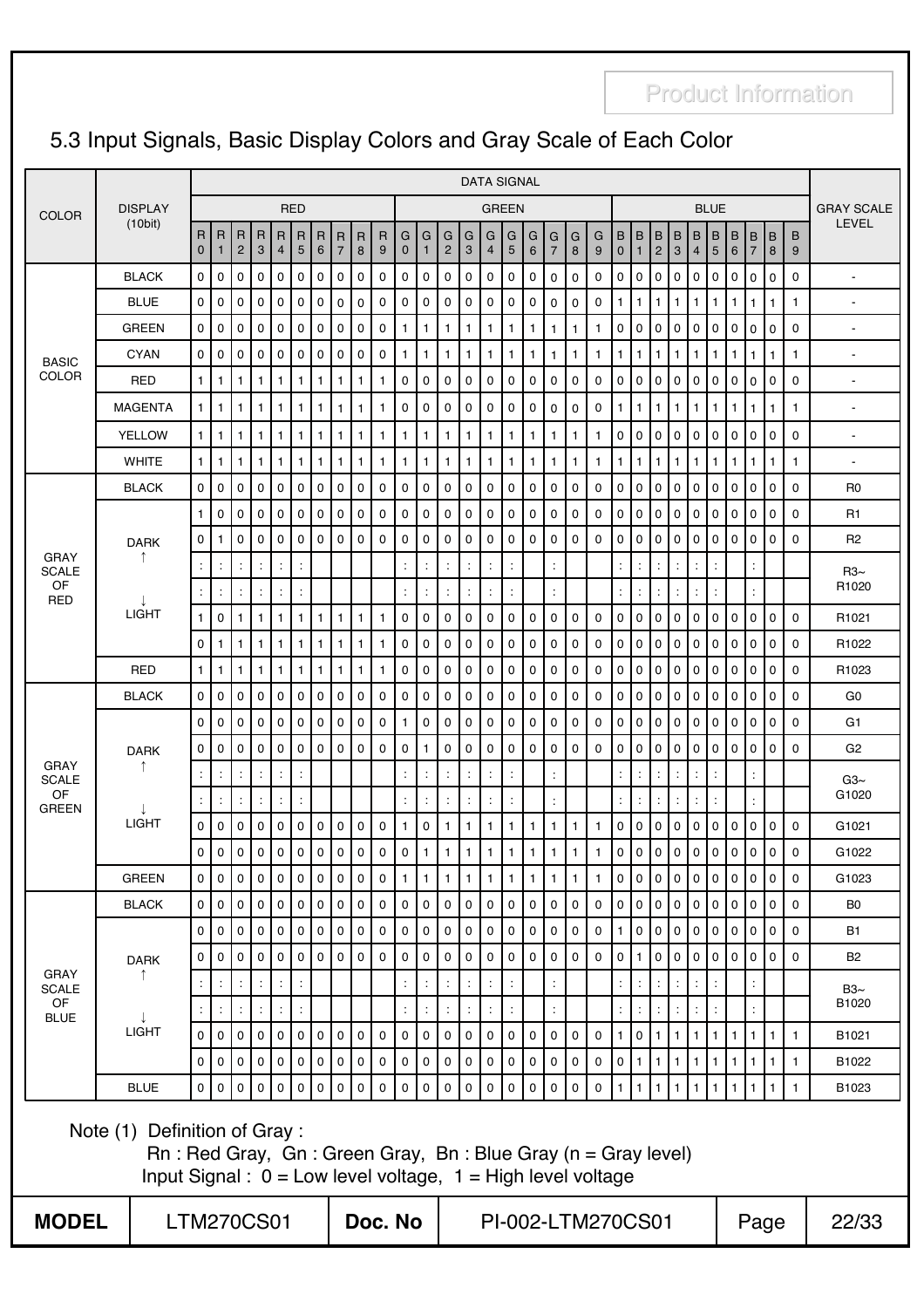## **6. Interface Timing**

6.1 Timing Parameters ( DE only mode )

| <b>SIGNAL</b>                     | <b>ITEM</b>                        | <b>SYMBOL</b>           | MIN. | TYP. | MAX. | Unit       | <b>NOTE</b>                  |
|-----------------------------------|------------------------------------|-------------------------|------|------|------|------------|------------------------------|
| <b>Clock</b>                      |                                    | $1/\text{T}_\text{C}$   | 72.0 | 77.0 | 81.0 | <b>MHz</b> | $\qquad \qquad \blacksquare$ |
| <b>Hsync</b>                      | Frequency                          | $F_H$                   | 69   | 74   | 78.5 | <b>KHz</b> | -                            |
| <b>Vsync</b>                      |                                    | $F_{V}$                 | 57   | 60   | 63   | <b>Hz</b>  | -                            |
| Vertical                          | Active<br><b>Display</b><br>Period | ${\sf T}_{\sf vD}$      | 1200 | 1200 | 1200 | lines      | ۰                            |
| <b>Display Term</b>               | Vertical<br>Total                  | $T_{VB}$                | 1209 | 1235 | 1245 | lines      | ۰                            |
| Horizontal<br><b>Display Term</b> | Active<br><b>Display</b><br>Period | ${\sf T}_{\sf HD}$      | 960  | 960  | 960  | clocks     | ۰                            |
|                                   | Horizontal<br>Total                | $\mathsf{T}_\mathsf{H}$ | 993  | 1040 | 1075 | clocks     |                              |

Note (1) This product is DE only mode. The input of Hsync & Vsync signal does not have an effect on normal operation.

(2) Test Point : TTL control signal and CLK at LVDS Tx input terminal in system

(3) Internal  $Vec = 3.3V$ 

(4) When operating the panel, DE signals have to the same period.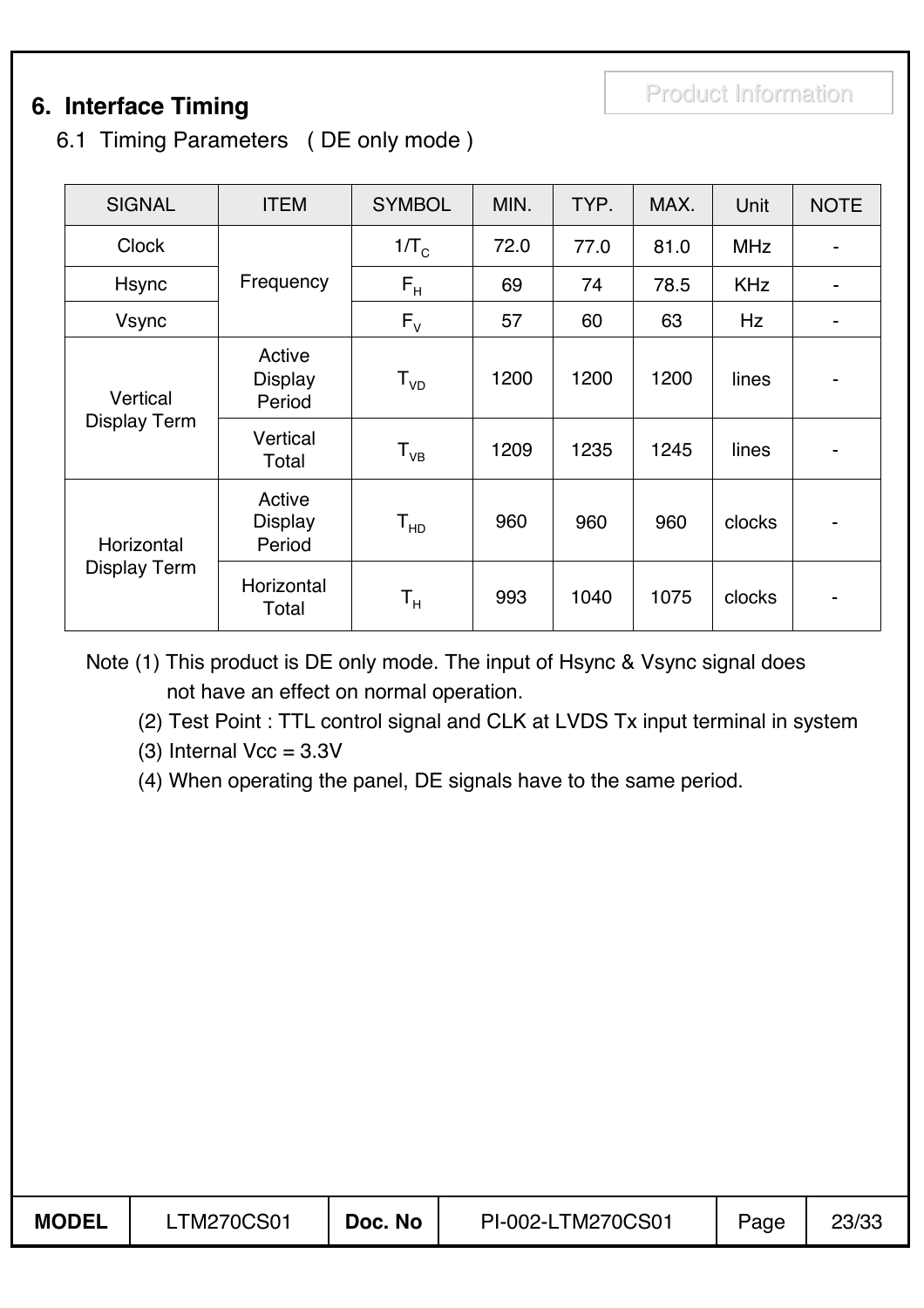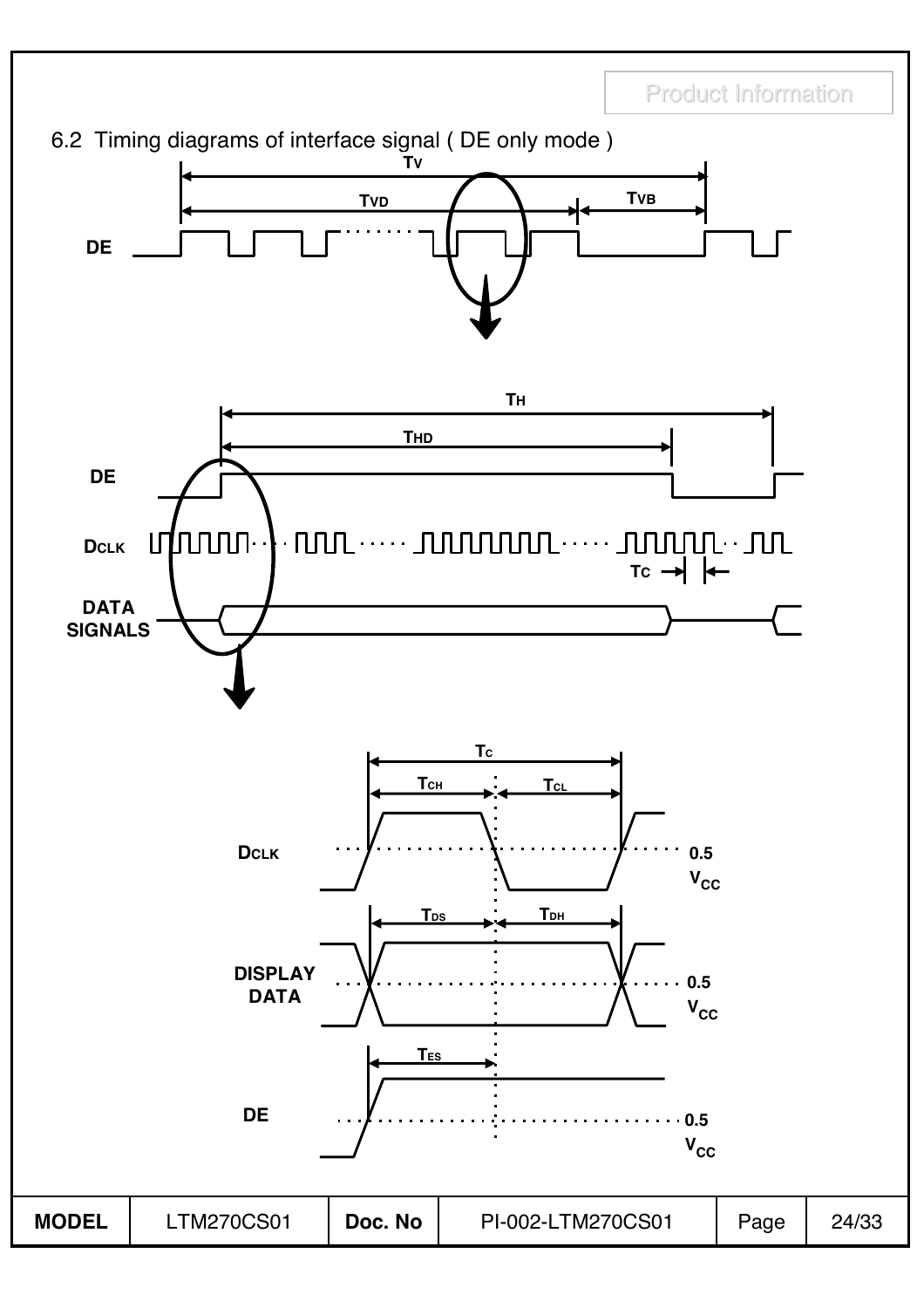### 6.3 Power ON/OFF Sequence

To prevent a latch-up or DC operation of the LCD Module, the power on/off sequence should be as the diagram below.



- T1 :  $V_{DD}$  rising time from 10% to 90%
- T2 : The time from  $V_{DD}$  to valid data at power ON.
- T3 : The time from valid data off to  $V_{DD}$  off at power Off.
- T4 :  $V_{DD}$  off time for Windows restart
- T5 : The time from valid data to B/L enable at power ON.
- T6 : The time from valid data off to B/L disable at power Off.
- The supply voltage of the external system for the Module input should be the same as the definition of  $V_{DD}$ .
- Apply the lamp voltage within the LCD operation range. When the back light turns on before the LCD operation or the LCD turns off before the back light turns off, the display may momentarily show abnormal screen.
- In case of  $V_{DD} =$  off level, please keep the level of input signals low or keep a high impedance.
- T4 should be measured after the Module has been fully discharged between power off and on period.
- Interface signal should not be kept at high impedance when the power is on.

| <b>MODEL</b> | <b>TM270CS01</b> | Doc. No | PI-002-LTM270CS01 | Page | 25/33 |
|--------------|------------------|---------|-------------------|------|-------|
|              |                  |         |                   |      |       |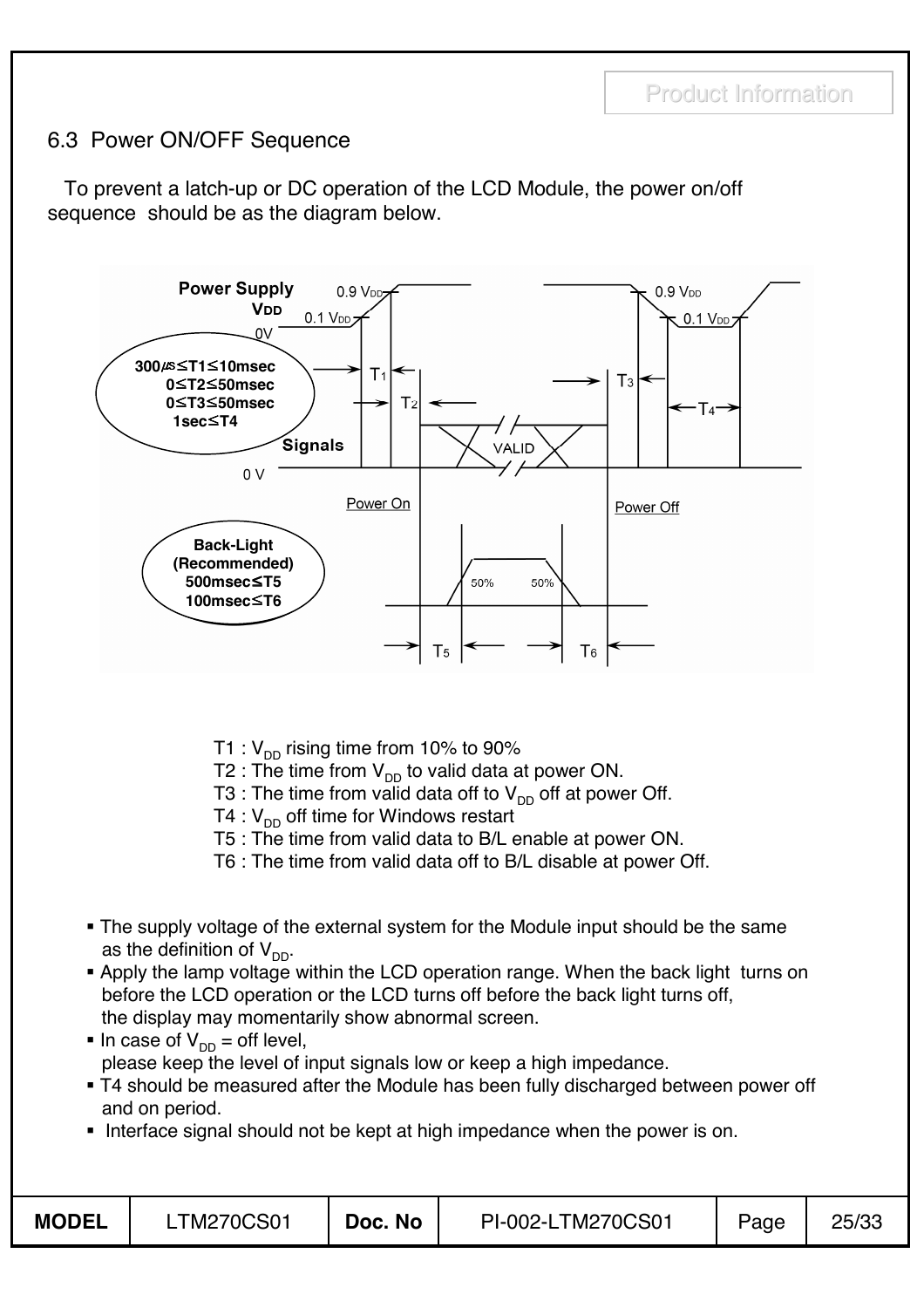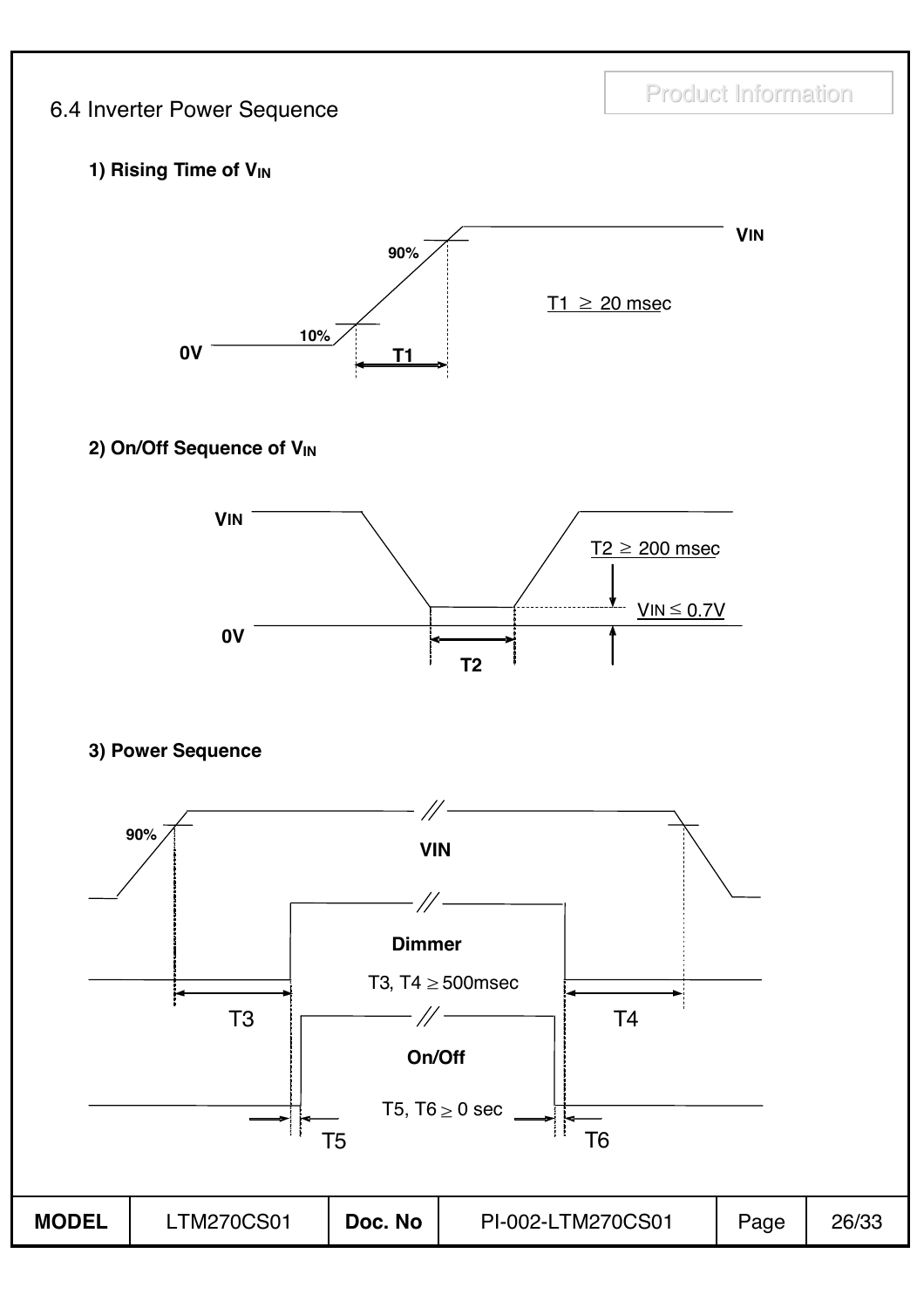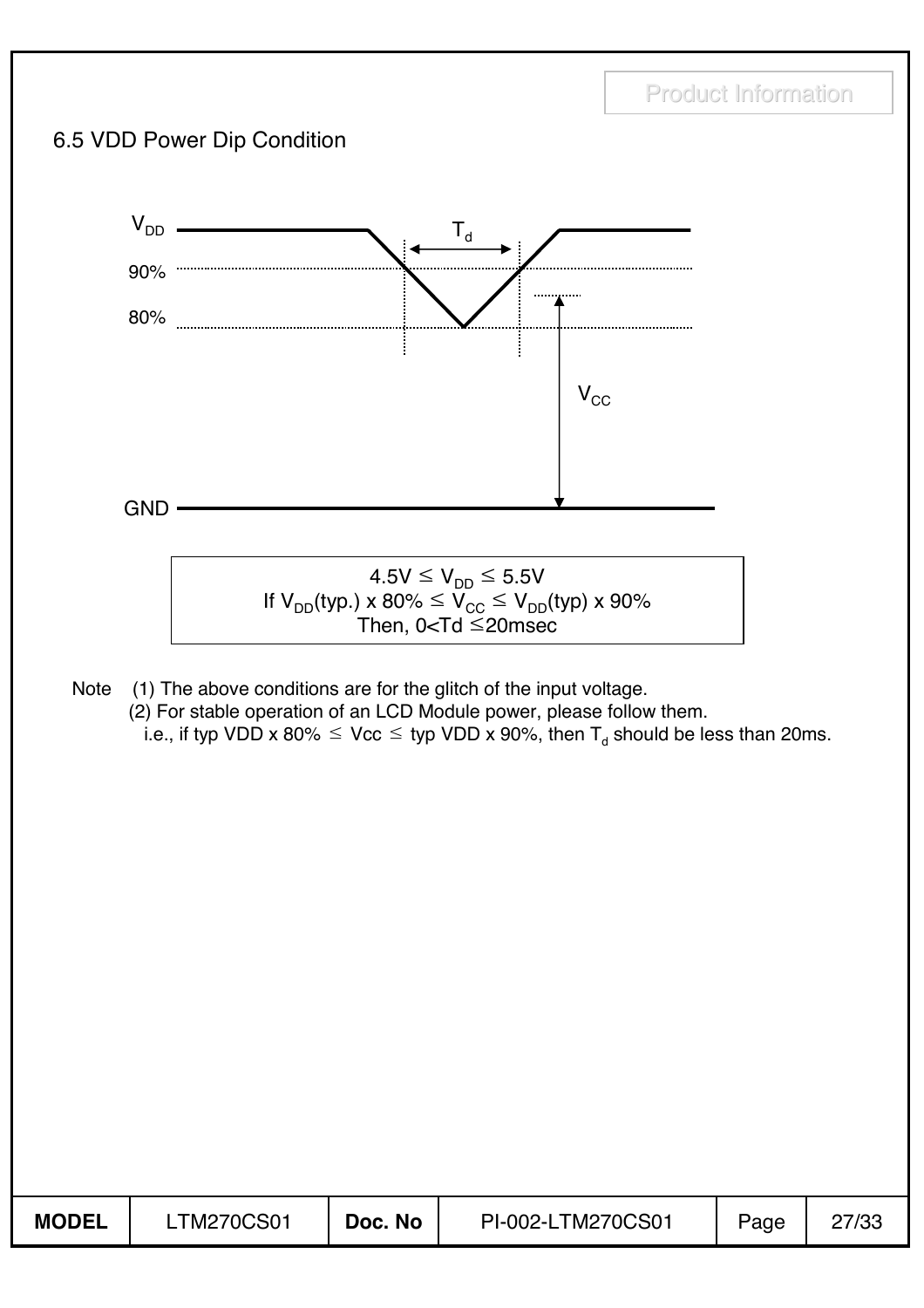## Product Information Product Information **7. Outline Dimension**

[ Refer to the next pages. ]

| <b>MODEL</b> | <b>TM270CS01</b> | Doc. No | PI-002-LTM270CS01 | Page | 28/33 |
|--------------|------------------|---------|-------------------|------|-------|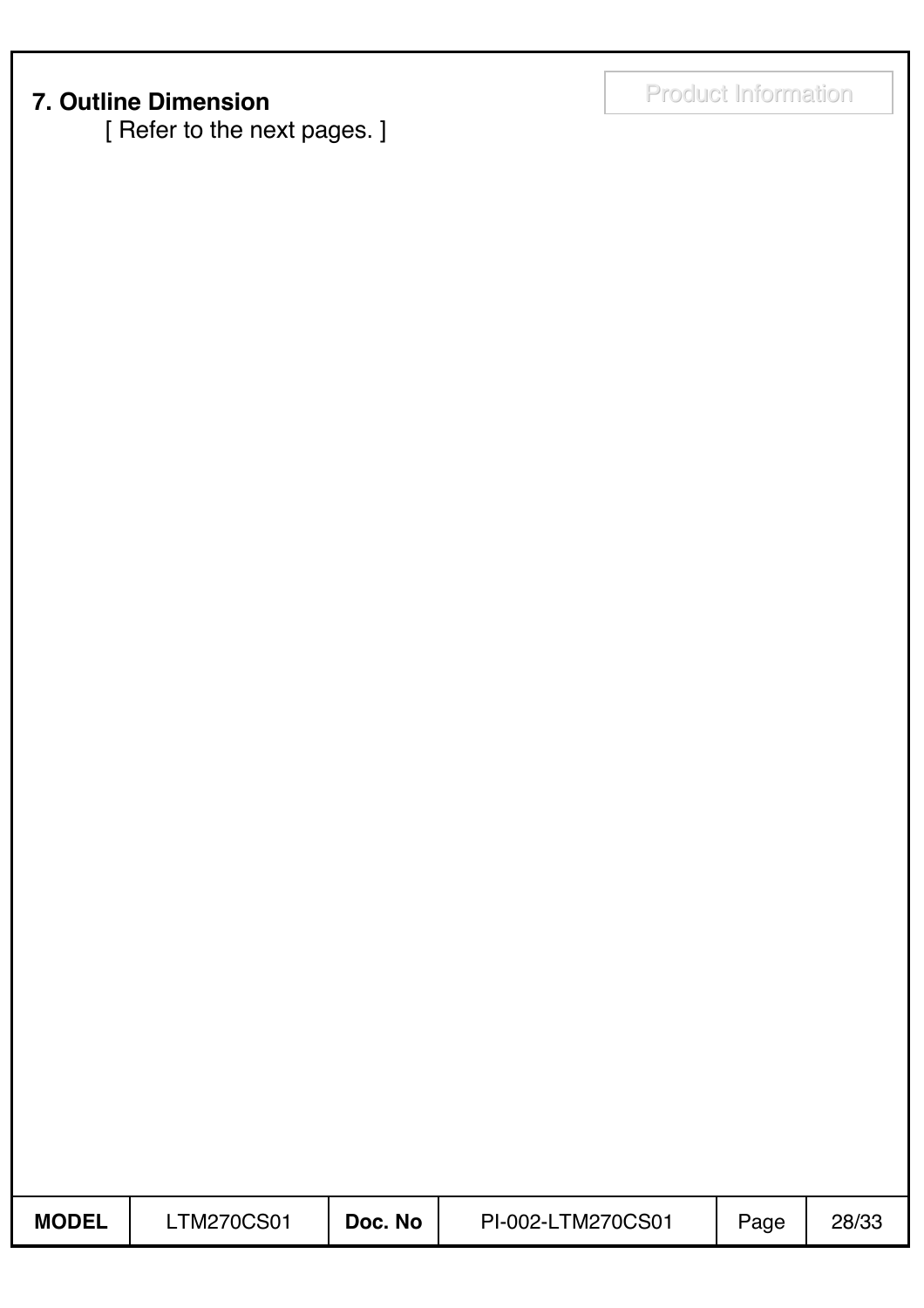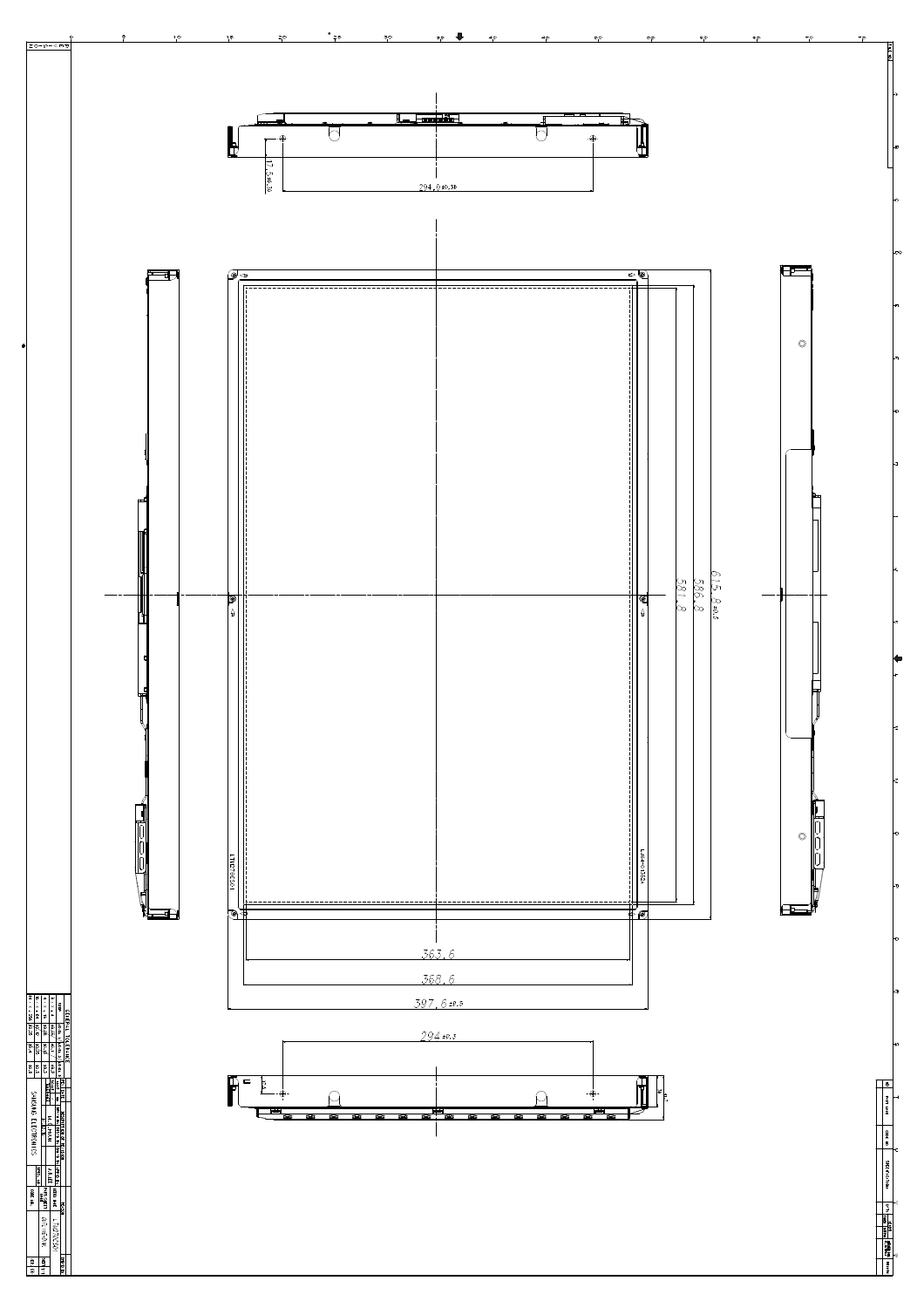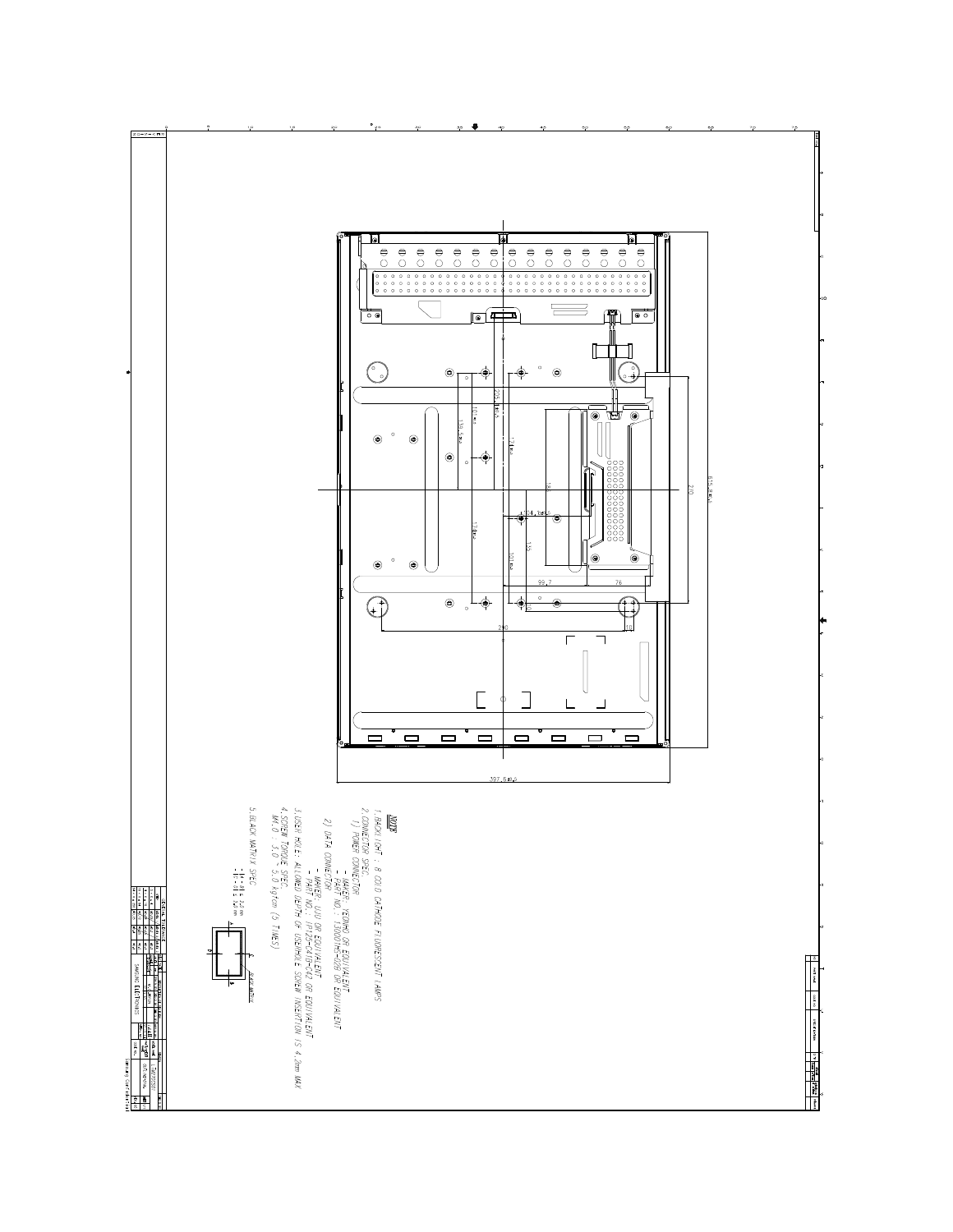## **8. General Precautions**

#### 8.1 Handling

- (a) When the module is assembled, it should be attached to the system firmly using all mounting holes. Be careful not to twist and bend the module.
- (b) Because the inverter uses high voltages, it should be disconnected from power source before it is assembled or disassembled.
- (c) Refrain from strong mechanical shock and / or any force to the module. In addition to damage, it may cause improper operation or damage to the module and CCFT back light.
- (d) Note that polarizer films are very fragile and could be damaged easily. Do not press or scratch the surface harder than a HB pencil lead.
- (e) Wipe off water droplets or oil immediately. If you leave the droplets for a long time, staining or discoloration may occur.
- (f) If the surface of the polarizer is dirty, clean it using absorbent cotton or soft cloth.
- (g) Desirable cleaners are water, IPA (Isopropyl Alcohol) or Hexane. Do not use Ketone type materials (ex. Acetone), Ethyl alcohol, Toluene, Ethyl acid or Methyl chloride. It might cause permanent damage to the polarizer due to chemical reaction.
- (h) If the liquid crystal material leaks from the panel, it should be kept away from the eyes or mouth . In case of contact with hands, legs or clothes, it must be washed away with soap thoroughly.
- (i) Protect the Module from static, or the CMOS Gate Array IC would be damaged.
- (j) Use finger-stalls with soft gloves in order to keep display clean during the incoming inspection and assembly process.
- (k) Do not disassemble the Module.
- (l) Do not pull or fold the lamp wire.
- (m) Do not adjust the variable resistor located on the Module.
- (n) Protection film for polarizer on the Module should be slowly peeled off just before use so that the electrostatic charge can be minimized.
- (o) Pins of I/F connector should not be touched directly with bare hands.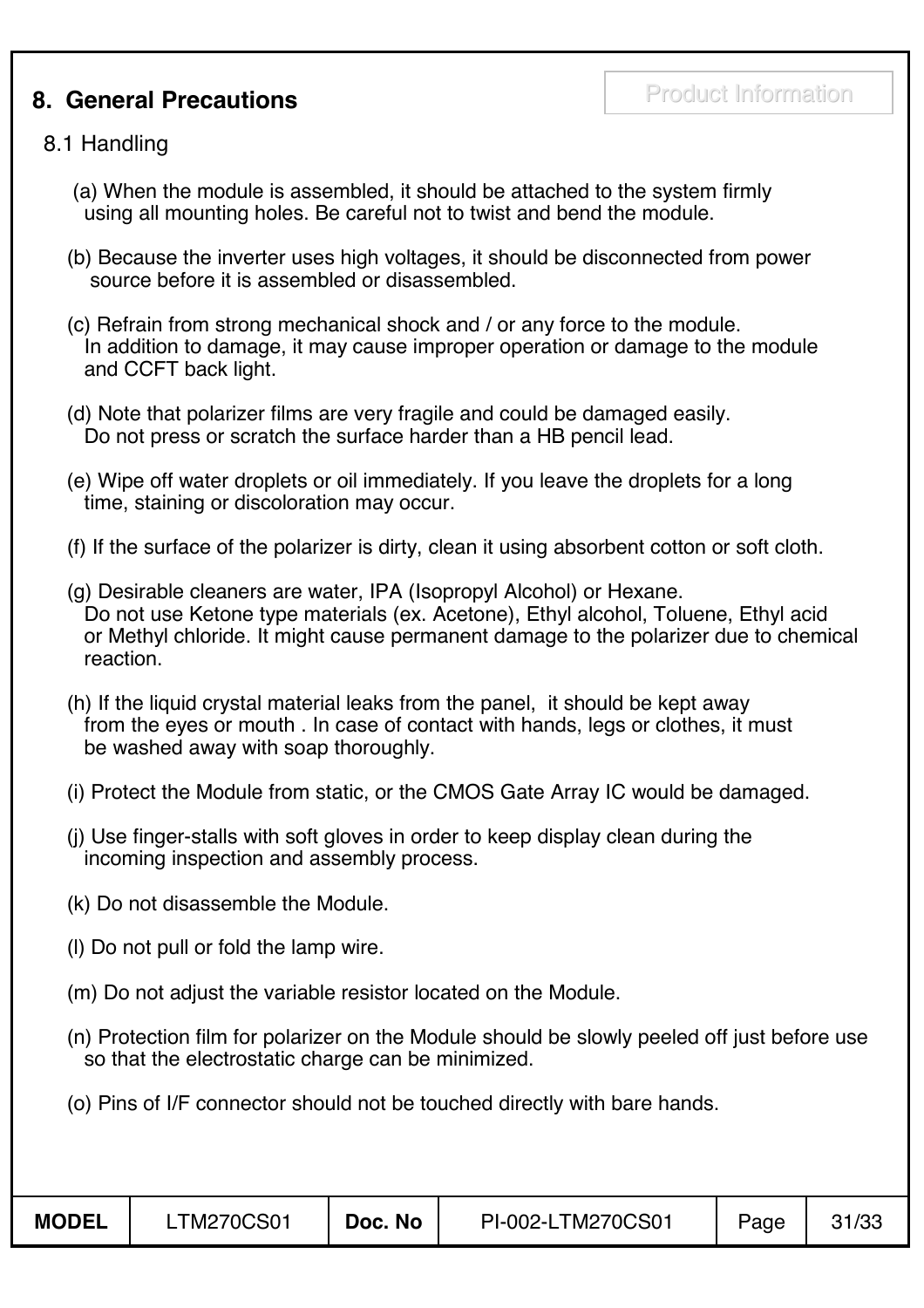### 8.2 Storage

- (a) Do not leave the Module in high temperature, and high humidity for a long time. It is highly recommended to store the Module with temperature from 0 to  $35^{\circ}$ C and relative humidity of less than 70%.
- (b) Do not store the TFT-LCD Module in direct sunlight.
- (c) The Module should be stored in a dark place. It is prohibited to apply sunlight or fluorescent light in storing.

#### 8.3 Operation

- (a) Do not connect or disconnect the Module in the "Power On" condition.
- (b) Power supply should always be turned on/off by the item 6.3 "Power on/off sequence"
- (c) Module has high frequency circuits. Sufficient suppression to the electromagnetic interference should be done by system manufacturers. Grounding and shielding methods may be important to minimize the interference.
- (d) The cable between the back light connector and its inverter power supply should be connected directly with a minimized length. A longer cable between the back light and the inverter may cause lower luminance of lamp (CCFT) and may require higher startup voltage (Vs).
- 8.4 Operation Condition Guide
	- (a) The LCD product should be operated under normal conditions. Normal condition is defined as below;
		- Temperature :  $20\pm15^{\circ}$ C
		- Humidity :  $65\pm20\%$
		- Display pattern : continually changing pattern (Not stationary)
	- (b) If the product will be used in extreme conditions such as high temperature, humidity, display patterns or operation time etc.., It is strongly recommended to contact SEC for Application engineering advice. Otherwise, its reliability and function may not be guaranteed. Extreme conditions are commonly found at Airports, Transit Stations, Banks, Stock market, and Controlling systems.

| <b>MODEL</b> | <b>LTM270CS01</b> | Doc. No | PI-002-LTM270CS01 | Page | 32/33 |
|--------------|-------------------|---------|-------------------|------|-------|
|--------------|-------------------|---------|-------------------|------|-------|